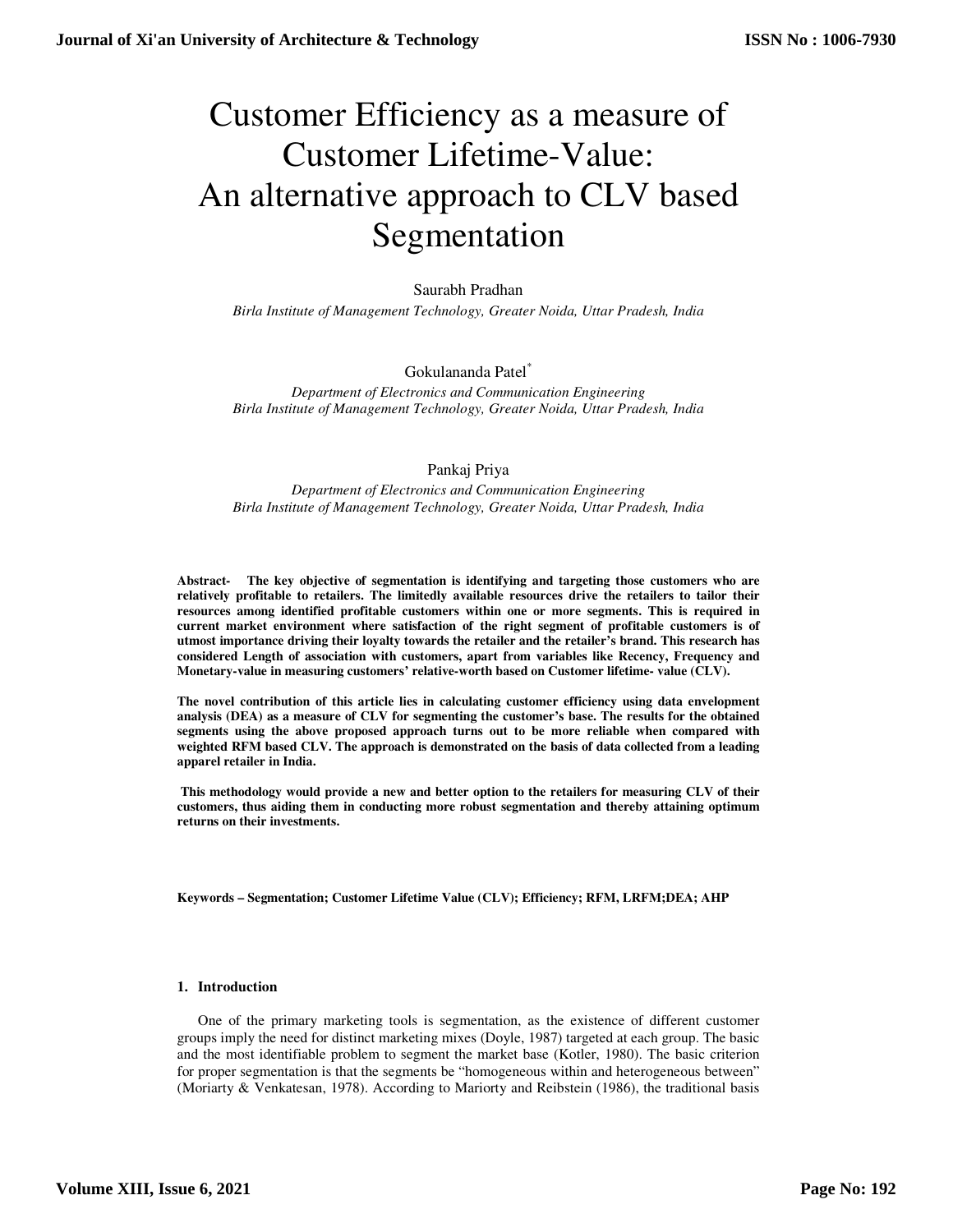of segmentation in consumer markets extends from demographic to socioeconomic variables, extending to lifestyle, personality, behaviour, attitude, usage of product, and purchase-pattern. During the 1980s, in industrial markets, similar kind of variables have been applied to firms rather than to individuals to serve as segmentation bases. However, in recent years, the variables of segmentation for B2C and B2B are well differentiated. Some of the B2B segmentation variables like firm size and type of industry are differentiated and not applicable for B2C customers (Mariorty&Reibstein, 1986). Lately customer lifetime value (CLV) has become a valuable and practical tool to measure the real value of each of the customer segments (Kumar, Shah & Venkatesan, 2006).

Consequently, it is important to develop some refined strategies for customers, based on their value or relative-worth to the firm (Kim et al., 2006) and target them for relationship management, given the limited resources of the marketer. The transition towards a customer-centric approach to marketing, taking the advantage of increasing availability of customer-transaction data, has led to an interest in estimating and understanding Customer Lifetime Value (Benoit & Poel, 2009). CLV is viewed as the present value of the future-cash flows which is associated with a customer (Kotler, 1974; Pfeifer, Haskins & Conroy, 2005). Knowing the CLV of individual customers enables the decision maker to improve the customer segmentation and marketing resource allocation efforts (Kim & Lee, 2007; Kumar, Shah & Venkatesan, 2006) and this in turn lead to higher retention rates and profits for the firm (Hawkes, 2000).

A key component of success in marketing is accurate identification and retention of the right customers (Blattberg& Deighton, 1991). This is the basis of the modern marketing paradigm in relationship marketing. The value of retained loyal customers is observed by McKenna (1993) as a source of competitive advantage. Managing customer relationships is the essence and crux of any business. A satisfied customer is probably the best form of publicity a company can get. This is valid for business-to-business (B2B) as well as business-to-consumer (B2C) scenarios. It is generally considered more efficient for a business to keep its existing customers satisfied, than to focus on customer acquisition with little regard to customer churn (Stone et al., 2000). This implies that not all customers generate equal profits to the firm and therefore, retailers seek to build up their interest to retain the more profitable customers in the long run and allocate resources to the customers accordingly (Kim & Lee, 2007; Kumar, Lemon & Parasuraman, 2006). Therefore, the underlying issue is the identification of segments having higher CLV or relative worth to the retailers than others (Dahana et al., 2019).

There are myriad reasons for increased investigations on the concept of CLV (Gupta et al., 2006) ranging from increasing pressure on marketers to make marketing function accountable, the inefficiency of existing financial metrics and improved information technology techniques making it possible for firms to collect enormous amount of customer information for measuring CLV.

The net worth of a customer to the firm/ organisation is measured by CLV. By calculating the CLV for all the customers, firms can rank the customers on the basis of their contribution to the firm's profits. Therefore, CLV helps the firm to treat each customer differently based on his or her contribution rather than treating all the customers at par. The importance and relevance of CLV can be understood by the impact it makes on the following two issues:

- a) Calculating CLV helps the firm to know how much it can invest its limited resources in retaining the customer so as to achieve a maximum ROI.
- b) The CLV framework is also the basis for selecting customers, up-selling product/service to the customers, and deciding on the customer-specific communication strategies

This research paper investigates the role of CLV towards segmentation of customers and identifies a model which segments the customers based on customer's efficiency as measure for CLV using data envelopment analysis (DEA) and compares the same obtained clusters with the customers' segments obtained on the basis of CLV obtained through weighted LRFM using analytic hierarchy process (AHP). The results for the obtained segments using the former approach of measuring customers' efficiency are verified when compared with the later approach of weighted LRFM based CLV. It implies that this new defined model of segmentation using customer efficiency earns its novelty. The term customer efficiency was first introduced by Xue and Harker (2002). It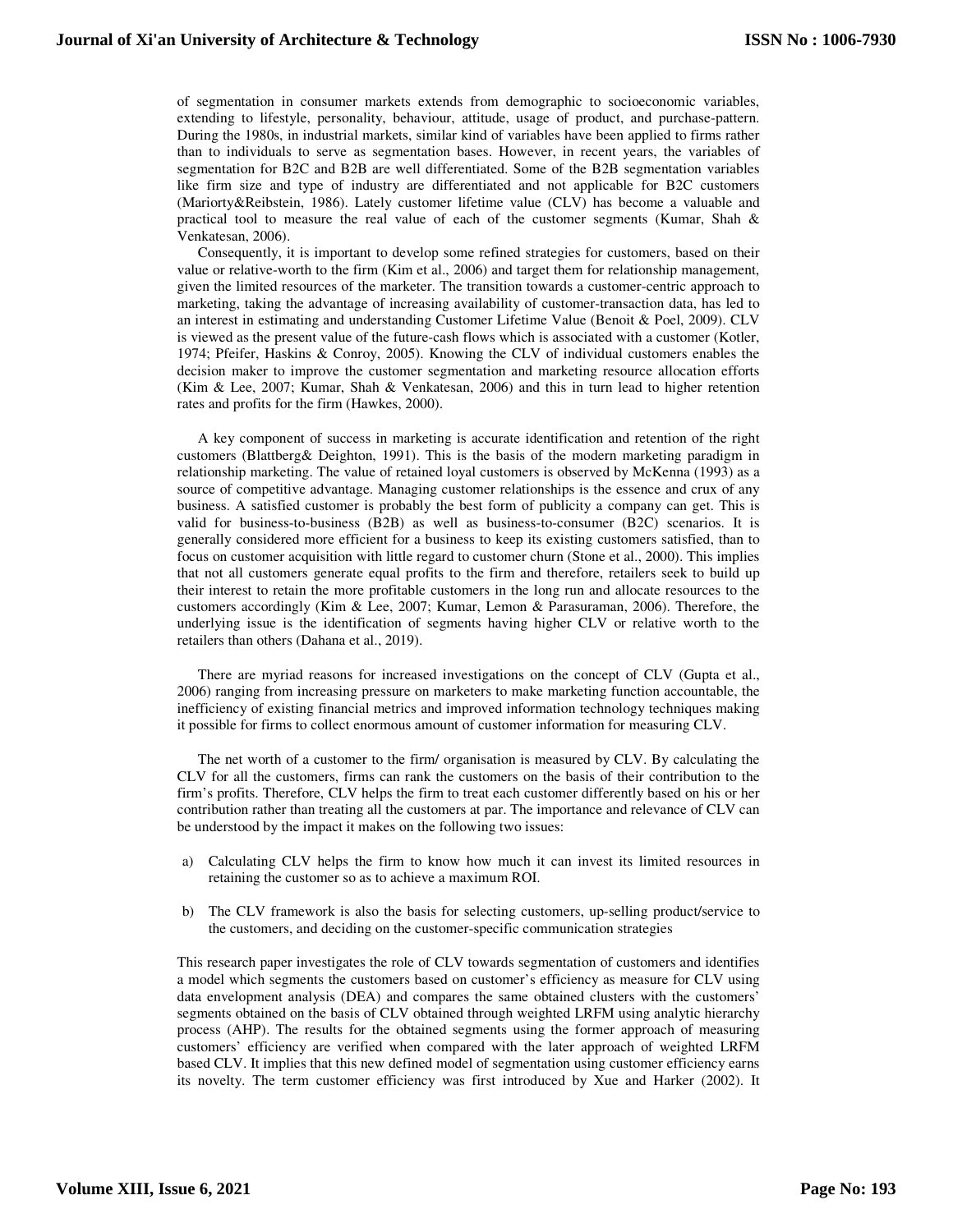considers all the dimensions of efficiency namely, transactional, value and quality efficiency. Some researches have also indicated a positive linkage between customer efficiency and company's profitability as well as customers' loyalty (Xue et al., 2007). Similar phenomena would logically be exhibited in the retail sector. Therefore, identifying and focussing on customers having high efficiency would pay rich dividends to the retailers. This article has sourced real life data from a leading apparel retailer as a case to evaluate the results from both the approaches and verify the aforementioned premise. Moreover, the proposed methodology would provide an improved option to the retailers for measuring the CLV of their customers and hence aiding them in conducting more robust segmentation exercise. The resulting segments would provide more clarity for targeting segments with high CLV for relationship management, thereby attaining optimum returns on their investments. The research literature in this area was limited till date to calculating efficiency of firms or a strategic business unit (SBUs) to identify and segregate them but this work extends it to calculation of customers' efficiencies for the purpose of segmentation of customer base by identifying the efficiency of each of the customers.

#### **2. Theoretical background and Literature review**

#### **2.1. Customer Relationship Management and Customer Lifetime Value**

Relationship marketing gained traction in the 1980s as a potent tool for marketers to take care of existing and reliable customers and build a long-term profitability target (Gomez et al., 2006). The new concept which is born out of the relationship marketing is customer relationship management (CRM).

CRM is based on the premise that successful firms are those that focus on customer retention and relationship development by having customer-centric approach. The underlying philosophy in customer-centric approach is to fulfil clients' needs and provide customized service to them (Safari et al., 2016). On the contrary, product-centric firms are more concerned with portfolio of products (Kumar, 2008).

CRM can be viewed as 'Managerial efforts to manage business interactions with customers by combining business processes and technologies that seek to understand a company's customers' (Kim et al., 2003). Companies are becoming increasingly aware of the many potential benefits provided by CRM such as: (1) Increased customer retention and loyalty, (2) Higher customer profitability, (3) Creation of value to the customer and sense of customized personal attention to the customer, (4) Customization of products and services, (5) Higher quality products and services (Jutla et al., 2001; Stone et al., 1996). When evaluating customer profitability, marketers are often reminded of the 80/20 rule (80% of the profits are produced by top 20% of profitable customers whereas 80% of the costs are produced by top 20% of unprofitable customers) (Duboff, 1992; Gloy et al., 1997).

Though the growth and sustenance of any business depends on customer acquisition and customer retention (Kotler & Cox, 1980), research proves that customer retention is far for profitable than customer acquisition. The core parts of CRM activities are based on understanding customers' contribution to retailer's profitability and retaining more profitable customers for the benefit of the firm (Hawkes, 2000). To cultivate the full profit potentials of customers, many companies already measure and use customer value in their management activities (Gloy et al., 1997; Rosset et al., 2002; Verhoef &Donkers, 2001). The eventual objective of CRM is to attract, maintain and develop long-term relationships with customers.

The concept of customer lifetime value is derived from CRM. According to Peppers et al. (1999), the objective of CRM is to build a closer and deeper relationship with customers and to maximize the lifetime value of a customer to an organization. These days, firms seek to create profitable customers instead of relying more on the sale of goods/services only (Khajvand et al., 2011). Customer value is simply the value that company receives during the period of its relationship with the client (Kumar, Lemon & Parasuraman, 2006). Pfeifer and Farris (2004) have proved that successful companies maintain over 90% customer retention rate. The main tool for CRM, to answer fundamental questions about attracting, retaining, and promoting customers or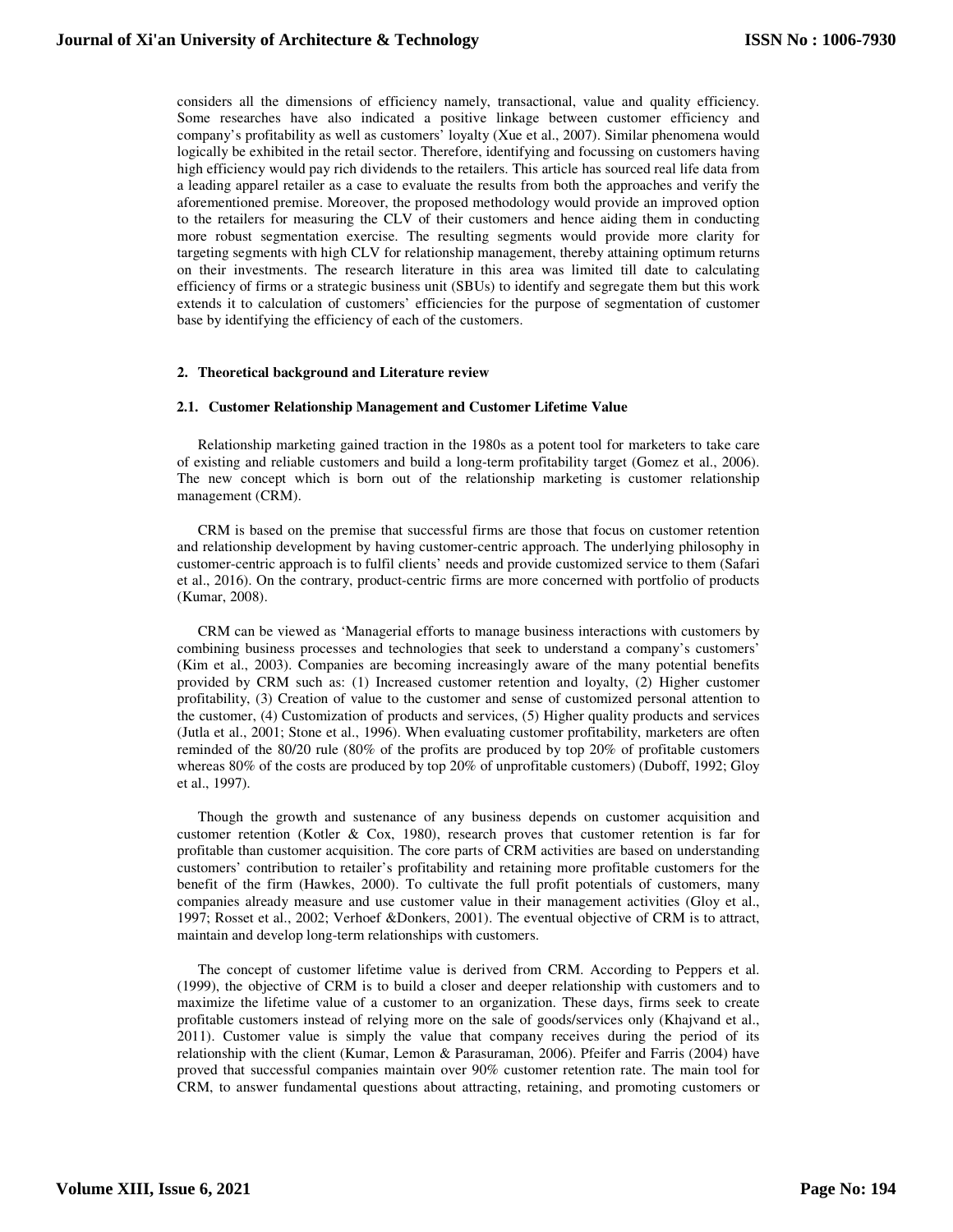questions such as: "Which customer is more profitable" and "How to allocate resources among customers" (Gupta et al., 2006) could be customer long-term value (CLV) (Kumar, Lemon & Parasuraman, 2006).

The definition of Customer Lifetime Value has high similarity across several articles. Pearson (2016) defines CLV as the net present value of the stream of contributions to profit that result from customer transactions and contacts with the company or as present value of all future profits generated from a customer (Gupta & Lehmann, 2003; Jain & Singh, 2002). CLV appears under different names, such as Lifetime Value (LTV) (Kim et al., 2006), Customer Equity (CE) and Customer Profitability (Jain & Singh, 2002). Customers across segments differ in the importance they attach to certain values; how they perceive themselves; what stimulates them to recognize needs; and how they interact with society. More importantly, a certain segment may have higher customer lifetime value (CLV) than others (Dahana et al., 2019). Companies identify and evaluate their customers so as to retain their most valuable customers and eliminate the weaker ones to boost their profitability. Therefore, the concept of CLV is derived from CRM (Kumar, Shah & Venkatesan, 2006) or alternatively the objective of CRM is to maximize the CLV and hence profitable customers for the retailer (Khajvand&Tarokh, 2010). This leads us to the core issue of identifying those segments of customers which have higher CLV or relative worth to the retailers as compared to other segment of customers (Dahana et al., 2019).

#### **2.2. Customer Lifetime Value Models**

CLV prediction can be useful to improve customer segmentation and resource allocation, evaluate competitor firms, customize marketing communication, optimize the timing of product offerings, and determine a firm's market value (Blattberg et al., 2009; Gupta et al., 2004; Kahreh et al., 2014; Kumar et al., 2004; Kumar, Lemon & Parasuraman, 2006). Moreover, a combination of different models, as proposed in aforementioned articles would better capture the underlying customer behaviour (Jasek et al., 2018). Many researchers have suggested various methods to use customer-level data to measure the CLV (Berger & Nasr, 1998; Fader et al., 2005; Rust, Lemon & Zeithaml, 2004; Schmittlein& Peterson, 1994). In measuring CLV, a common approach is to estimate the present value of the net benefit to the firm from the customer over time or NPV (generally measured as the revenues from the customer minus the cost to the firm for maintaining the relationship with the customer) (Blattberg& Deighton, 1996).

The NPV approach (Berger & Nasr, 1998) was extended by Gupta and Lehmann (2003) and reinforced by Pfeifer et al. (2005). CLV prediction of future value allows retailers to effectively allocate marketing spend, identify, and nurture high value customers and mitigate exposure to losses (Pfeifer &Ovchinnikov, 2011). Since the CLV metric is heavily dependent on customer relationships and transaction data, it has mostly been implemented in the relationship-marketing settings (Sunder et al., 2016). Compared with predicting purchase frequency and weekly repeat purchases, forecasts of individual purchases include more customer information and should provide higher accuracy in individual-level forecasts. However, it remains difficult to model individual purchase behaviour, especially with regard to the highly heterogeneous purchase behaviour encountered in categories like grocery and apparel. Finally, to allocate resources optimally, managers cannot simply measure customer lifetime value (CLV), but instead must know how CLV interacts with various elements of marketing mix. Additional research in this direction would address this aforementioned concern (Castéran et al., 2017).

Researchers employed different methods using various models for CLV but each provided different estimates of the expectations of future purchase behaviour. For example, some models consider discrete time intervals and assume that each customer spends a given amount (e.g., an average amount of spending in the data) during an assumed customer lifetime length, to estimate the lifetime value of each customer by a discounted cash-flow method (Berger & Nasr, 1998). In another model, Rust, Lemon, and Zeithaml (2004) combines the frequency of category purchases, average quantity of purchase, brand-switching patterns and the firm's contribution margin to estimate the lifetime value of each customer. As customer purchase behaviour might change over a customer's lifetime with the firm, methods that incorporate past customer behaviour to form an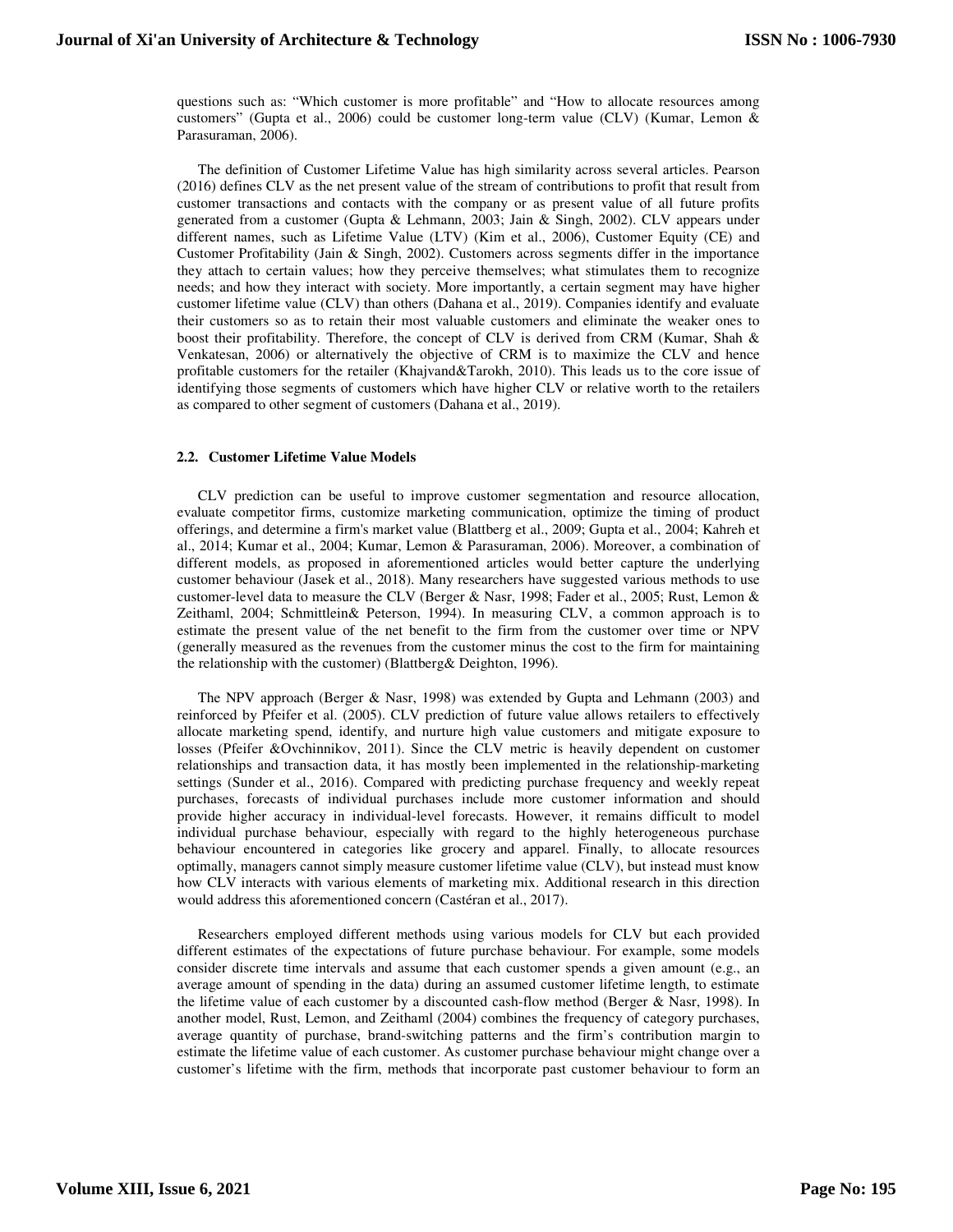expectation of future customer behaviour and, subsequently, the remaining customer lifetime value are likely to have advantages over other methods (e.g., Schmittlein& Peterson, 1994).

One of the ways of segmentation could be based on relative worth of individual customers to the retailers, expressed through Customer Lifetime Value (CLV) (Kumar, 2006). The CLV of individual customer enables the decision maker to improve the customer segmentation and marketing resource allocation efforts (Kim & Lee, 2007; Kumar, Shah & Venkatesan, 2006) and this in turn will lead to higher retention rates and profits for the firm (Hawkes, 2000). Therefore, relative worth of the customers to the retailer can form a potent basis for segmentation exercise and as a corollary contribute to resource allocation, customize marketing communication, optimize the timings of product offerings and estimate a firm's equity (Blattberg et al., 2009; Gupta et al., 2004; Kahreh et al., 2014; Kumar et al., 2004; Kumar, Lemon & Parasuraman, 2006). Despite this concept being customer centric and significant, considering retailers' profitability, it has not been given adequate importance in past segmentation literature. This study proposes to consider the same in the segmentation exercise considering the case of an Indian apparel retailer.

 Though Kumar (2005) stated that either these models calculate the lifetime values by only using the past data of customers, or consider the future behaviour but when the current literature on customer lifetime value modelling is examined the models can simply be classified into two groups: the models that consider past customer behaviour and the models consider both past and future behaviours (Hiziroglu&Sengul, 2012). But this classification lacks a comparative analysis within the context of segmentation (Lemon  $\&$  Tanya, 2006). Every past customer behaviour group model has unique parameters which is directly related to model's characteristics. The future-past customer behaviour models share the same principle for determining the active period of customers and then calculating the net present values of these customers throughout their activation period (Hiziroglu&Sengul, 2012). Based on this principle most of the models use common variable/constant parameters such as retention rate, marketing cost, cash flow ratio and reduction rate.

Some notable studies which are based on various models of future-past customer-behaviour takes different parameters into account to find out the activation period as depicted in the table below (**Table 1**).

| <b>Parameters in future-pastcustomer-</b><br>behaviour models                       | Literature                                                                                                                                                                                                                                                                                     |
|-------------------------------------------------------------------------------------|------------------------------------------------------------------------------------------------------------------------------------------------------------------------------------------------------------------------------------------------------------------------------------------------|
| Retention rate                                                                      | Drèze and Bonfrer (2009); Kumar and Shah<br>(2009); Kumar et al. (2008); Wiesel et al.<br>(2008); Bejou et al. (2006); Bauer et al.<br>$(2003)$ ; Bruhn $(2003)$ ; Gupta and Lehmann<br>$(2003)$ ; Pfeifer and Carraway $(2000)$ ;<br>Berger and Nasr (1998); Blattberg and<br>Deighton (1996) |
| Service length or tenure (describing the<br>customer's churn probability over time) | Hwang et al. (2004); Rosset et al. (2003)                                                                                                                                                                                                                                                      |
| Loyalty                                                                             | Kim and Cha $(2002)$ ; McDonald $(1996)$                                                                                                                                                                                                                                                       |
| Purchase Frequency                                                                  | Ramakrishnan (2006); Chang and Tsay<br>(2004); Fader et al. (2004); Rust, Lemon,<br>and Zeithaml (2004)                                                                                                                                                                                        |
| Recent transaction time (or Recency)                                                | Chang and Tsay $(2004)$ ; Fader et al. $(2004)$                                                                                                                                                                                                                                                |

# **Table 1. List of Observed Parameters in Various Future-Past Customer-Behaviour Models to Derive Activation Period.**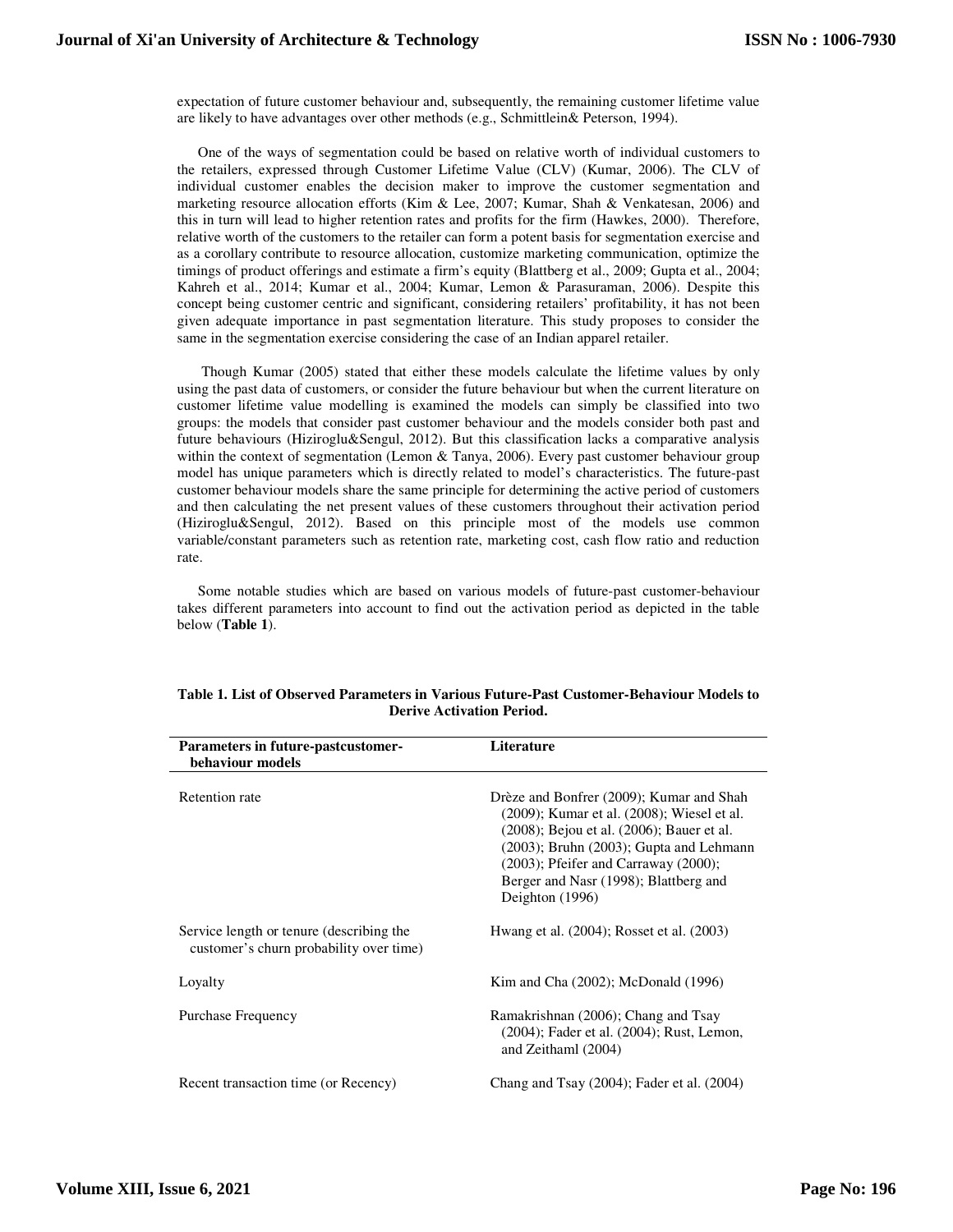Number of purchase period Dwyer (1997)

The above-mentioned models of future-past customer behaviour have been cited in various empirical studies. Reinartz and Kumar (2000) and Chen, Yang, and Lin (2009) have utilized model of Berger and Nasr (1998) in retail industry. It was also applied in banking sector (Glady et al., 2009) and petroleum sector (Gloy et al., 1997), telecommunication sector (Hwang et al., 2004) and Gupta et al. (2004) in an internet company. In addition to that, Kim et al. (2006), Guo et al. (2013), Cuadros and Dominguez (2014), Glady et al. (2015) and Wu and Li (2011) used Kim and Kim (1999), Fader et al. (2005), Fader et al. (2004), Kim and Cha (2002) and McDonald (1996) models in their study respectively. Kumar et al. (2008) adapted three different CLV models that belong to Reinartz and Kumar (2000), Venkatesan and Kumar (2004) and Rust et al. (2004) to perform an empirical study in information technology sector.

Recently, customer analytics has invited great deal of attention from both researchers and practitioners. The increased use of data-mining methods and techniques add to development of CLV models in performance analysis on the basis of CLV and evaluation of the optimal method for identifying CLV in various sectors such as retail, banking, insurance, financial services, and telecommunication (Alvandi et al., 2012; Azadnia, et al., 2012; Chen & Fan, 2013; Chen, Kuo, et al., 2009; Cheng & Chen, 2009; Golmah&Mirhashemi, 2012; Hu et al., 2013; Khajvand&Tarokh, 2011; Kim et al., 2006; Lin et al., 2011; Liu & Shih, 2005a; Parvaneh et al., 2012). These aforementioned data-mining techniques include clustering, logistic regression, decision tree, support vector machine, artificial neural network, survival analysis, association rule Apriori algorithm, self-organising maps, and random forests. Though modelling methods and techniques gives the researcher and practitioners the capability of estimating CLV, many companies possess competitive advantages in terms of decision-making based on CLV employing data mining technique. The customer-lifecycle affords a good framework for applying data mining to CRM. Taken on the 'input' side of data mining, the customer lifecycle tells what information is available. Taken on the 'output' side, the customer-lifecycle says what is likely to be interesting (Freeman, 1999).

There are empirical studies in the related literature which has utilized the models of past customer behaviour based on RFM technique or its extensions. These literatures have taken different datasets from various fields like retail (Albadvi&Shahbazi, 2010; Chang & Tsai, 2011; Chen, Kuo, et al., 2009; Hu et al., 2013; Khajvand et al., 2011; Lin & Shih, 2011; Liu & Shih, 2005a Nikkhahan et al., 2011; Shih & Liu, 2008), wholesale (Chuang & Shen, 2008), textile (Golmah&Mirhashemi, 2012), banking (Khajvand&Tarokh, 2011), charity organizations (Jonker et al., 2004) and healthcare (Khajvand et al., 2011). A few researchers have utilised well-known RFM extension called LRFM (or RFML) which include one or more parameters related to relationship length (or period of activity) (Alvandi et al., 2012; Hosseini et al., 2010; Lin et al., 2011; Parvaneh et al., 2012; Wu et al., 2014). RFM models have been widely applied to a wide scope of areas and sectors like marketing industry (Jonker et al., 2006; Spring et al., 1999), on-line industry (Li et al., 2010), travel industry (Ha & Park, 1998; Lumsden et al., 2008), telecommunication industry (Li et al., 2008), government agencies (King, 2007), and financial organizations (Hsieh, 2004; Sohrabi&Khanlari, 2007). Additionally, RFM based models can be used in segmenting customers, calculating customer lifetime value (CLV), observing customer behaviour, estimating the response probability for each offer type and evaluating on-line reviewers (Wei et al., 2010).

#### **2.3. Customer Lifetime Value Models using RFM analysis**

Considering the past purchase behaviour models for CLV, three models stand out viz. RFM, SOW and PCV (Hiziroglu&Sengul, 2012). Among the above models, RFM has been popularly employed in marketing discipline for almost decades (Gupta et al., 2006). RFM model is most widely used (Gupta et al., 2006), potent (Kumar et al. 2008; Safari et al., 2016), credible (Yoseph& Heikkila, 2018) and popular methodology (Hu & Yeh, 2014). This model considers: Recency of purchase (R), Frequency of purchase (F) and Monetary value of the purchase (M) (Coussement et al., 2014; Goodman, 1992).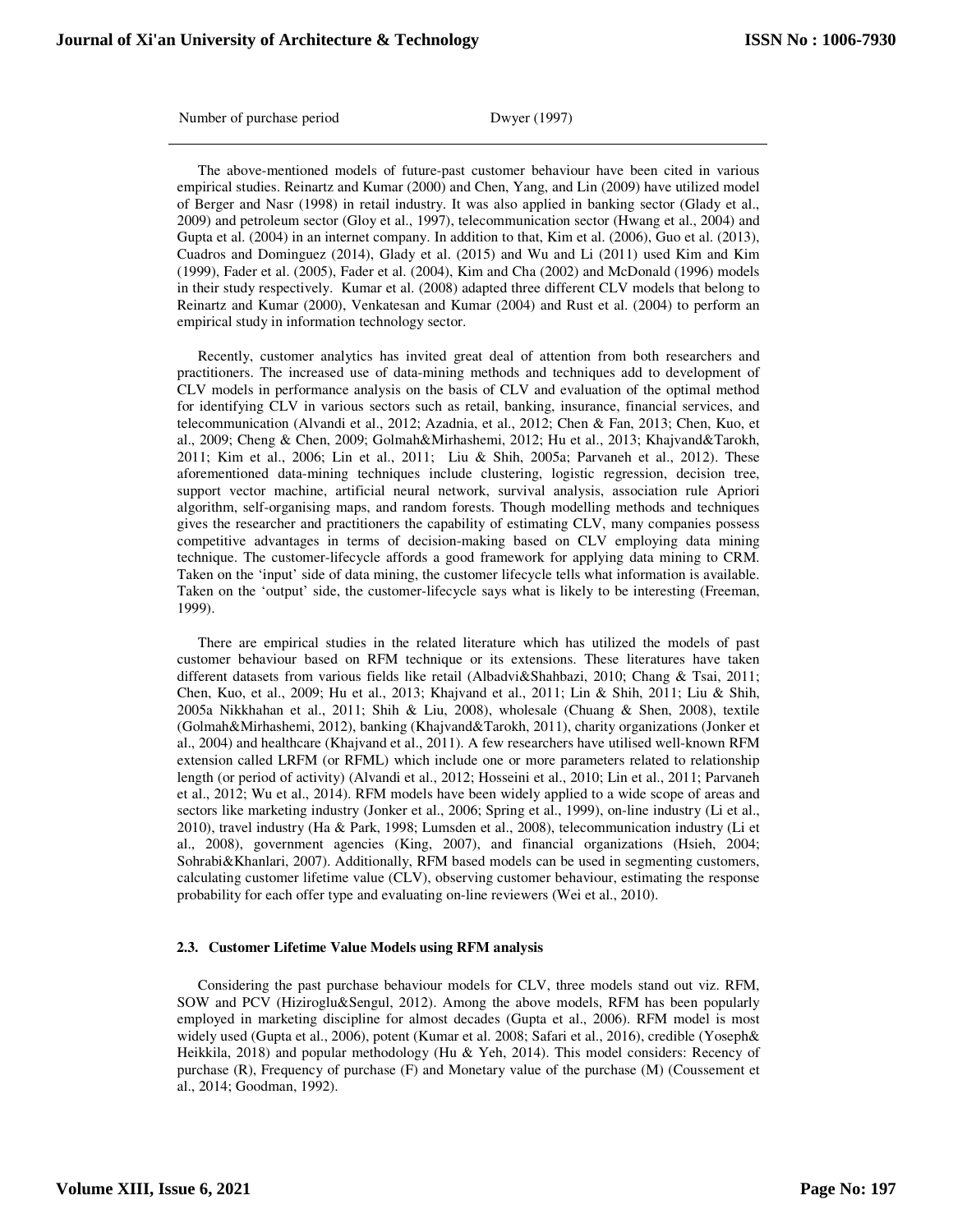As discussed in the previous section, there are various empirical studies namely Fader et al. (2005), Razmi and Ghanbari (2008), Yeh et al. (2009), and Liu and Shih (2005b) that discuss some of the RFM based CLV models and its extensions. Many of them have been implemented in retail domain and illustrated in retail data set. A brief review of RFM-based CLV model by Liu and Shih (2005b) is discussed below.

#### **2.3.1. Model by Liu and Shih (Liu & Shih, 2005b)**

These three variables/ factors of RFM model namely R, F and M may have different impacts on various type of industries. Liu and Shih (2005b) has presented these three variables/ factors with variable weights for each of them. A novel methodology was presented in this research to determine relative weights of RFM variables to evaluate customer's lifetime value which is named as W-RFM (Weighted RFM).

To determine the relative weights of RFM variables, analytic hierarchy process (AHP) was used. To judge the weightings of W-RFM experts from the industry were invited.

If  $C_l^j$  is integrated rating of cluster *j*, the formulation to find its amount or customer lifetime value is as follows:

$$
C_l^j = w_R C_R^j + w_F C_F^j + w_M C_M^j \tag{1}
$$

where,

 $w_R$  = weight of recency, R  $C_R^j$  = recency rating for cluster, j  $w_F = weight \ of \ frequency, F$  $C_F^j$  = frequency rating for cluster, j  $w_M$  = weight of monetary value, M  $C_M^j$  = monetary value rating for cluster, j

Earlier, various scoring methods of the above mentioned three variables have been provided by researchers starting from Hughes (2000) assigning similar weights to the different variables followed by Stone (1994) assigning different weights. The variation was based on the prominence assigned to either of the three based on some subjective criteria by different researchers (Hong & Kim, 2012). Hence, Liu and Shih (2005b) applied a more systematic approach using analytic hierarchy process (AHP) for determining relative weights of R, F and M. In some cases where, conventional AHP has its own drawback of incorporating the uncertainty of human judgments (Van Laarhoven&Pedrycz, 1983), fuzzy-AHP can be utilized to nullify the same. Yet, AHP in fuzzy-AHP give the limitation of element dominance and rank reversal in only a few cases.

### **3. Methodology**

The proposed methodology of customer segmentation in this work is based on calculation of customer efficiencies of each customer to cluster them into two different segments and validating the efficiency of obtained clusters using calculated CLV of the clusters. The clusters identified based on the comparative analysis between these two methods is a potent measure to validate the effectiveness of the clusters for charting out a focussed marketing strategy.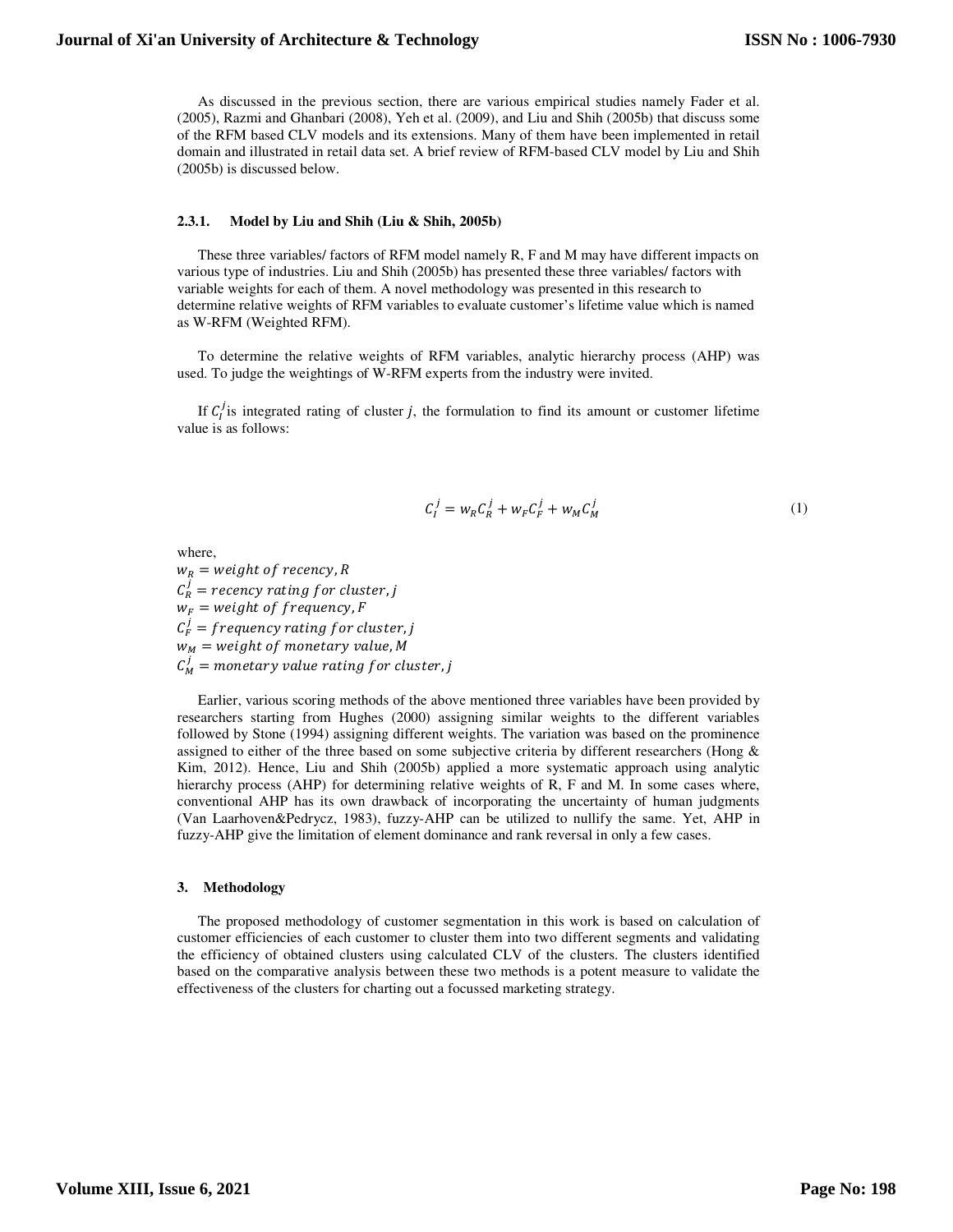#### **3.1. Weighted LRFM based CLV using Analytical Hierarchy Process (AHP) for Customer Segmentation**

This proposed method is an extension of Liu and Shih (2005b) which developed a methodology for segmenting market based on product-specific variables such as the most recent purchased date in a given period, the frequency of purchase in customer's association for the given period and the associated monetary expenses amount from the transactional history of customers to resolve these said issues. These variables in the current work capture the idea of LRFM (Alvandi et al., 2012; Hosseini et al., 2010; Lin et al., 2011; Parvaneh et al., 2012; Wu et al., 2014) by calculating the weight of another variable namely, length (L) or period of activity which is the entire time period for which the customer is associated with the retailer. The fact that the relative importance of these four variables – Recency (R), Frequency (F), Monetary Value (M) and L (Length) can vary depending upon the business scenario allows the use of AHP to find out weighted LRFM (WLRFM). The relative weights along with values of the L, R, F, and M models the CLV in accordance to the extension of Liu and Shih (2005b) as shown in the following model.

If  $C_l^j$  is integrated rating of cluster *j*, the formulation to find its amount or customer lifetime value is as follows:

$$
C_I^j = w_L C_L^j + w_R C_R^j + w_F C_F^j + w_M C_M^j
$$
 (2)

where,

 $w_L$  = weight of recency, R  $C_L^j$  = recency rating for cluster, j  $w_R$  = weight of recency, R  $C_R^j$  = recency rating for cluster, j  $W_F$  = weight of frequency, F  $C_F^j$  = frequency rating for cluster, j  $w_M$  = weight of monetary value, M  $C_M^j$  = monetary value rating for cluster, j

#### **3.2. Efficiency measure-based Customer Segmentation using Data Envelopment Analysis (DEA)**

The second method takes data envelopment analysis (DEA) as an intelligent instrument to calculate the efficiency of each of the individual customer (Lee & Park, 2005) and segmenting the customers' base into two segments (can be done into more segments depending on the nature of the business). These two segments basically are comparatively more profitable customers and less profitable customers for the company. The more profitable customers are identified here as the highly efficient customers with efficiency more than a certain critical value. This critical value is identified as that tipping point where there is sharp decrease in efficiency when all the efficiencies of the customers are placed in decreasing order. The paper takes output oriented CCR model of DEA to evaluate the efficiencies of the customers considering four output variables namely Recency (R), Frequency (F), Monetary Value (M) and L (Length). The input variable is fixed and taken to be 1, so as to minimize the inputs for a desired level of output to be achieved while maximizing the efficiency. This DEA-CCR model of calculating efficiency of each of the individual customer has been developed from Charnes et al. (1978).

DEA is a data-oriented approach which is in a based on mathematical programming. Based on Farrel's work (Farrel, 1957), DEA was first introduced by A. Charnes, W.W. Cooper and E. Rhodes (Charnes et al., 1978). However, Data Envelopment Analysis is a body of concepts and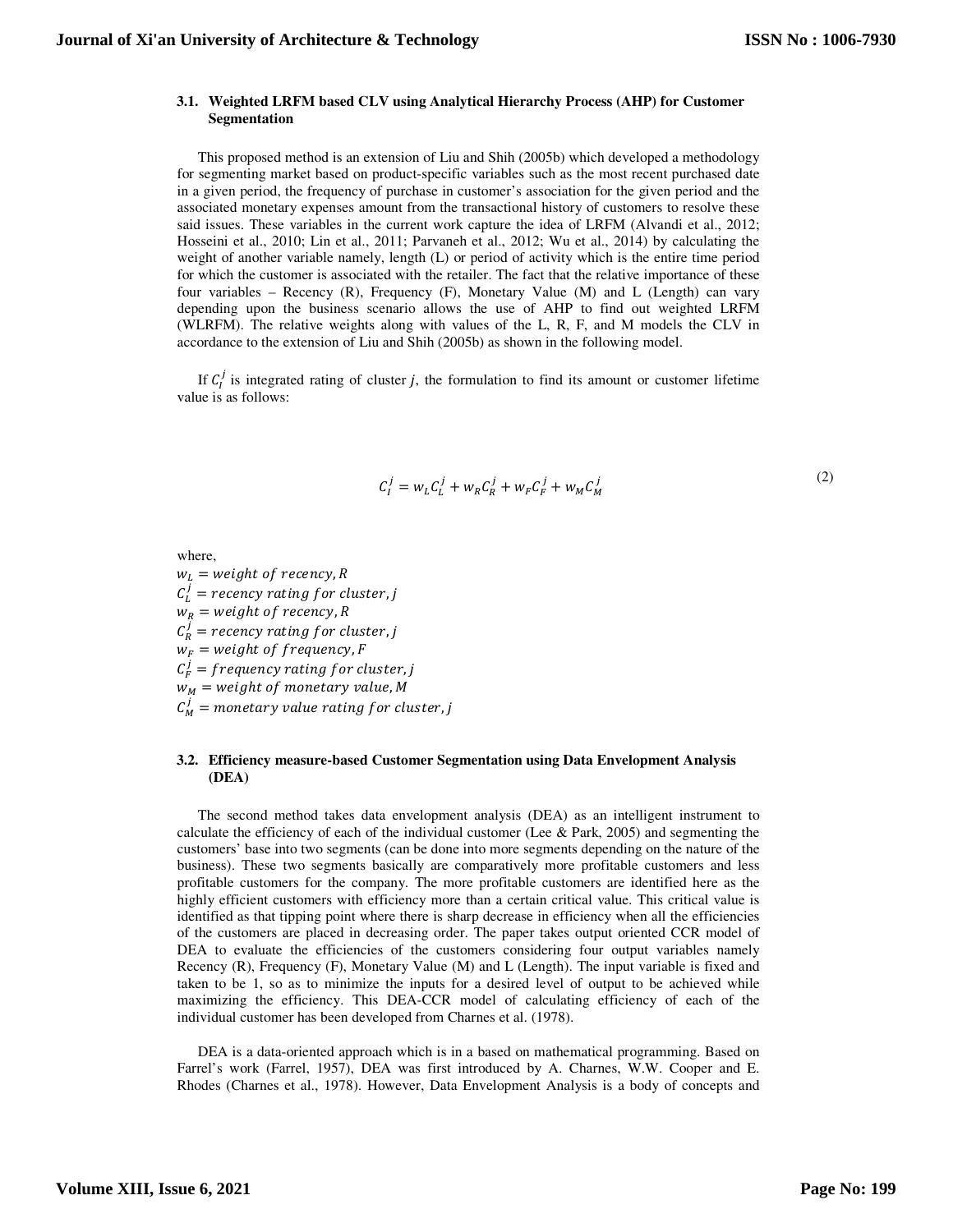methodologies that have been incorporated in a collection of models with accompanying interpretive possibilities (Charnes et al., 1997). It is one of the most efficient methods which is primarily used for evaluating the relative efficiency of a set of entities or alternatives popularly known as DMUs (Decision Making Units). DEA is a widely applied non-parametric mathematical programming approach for analyzing the productive efficiency and performance evaluation of decision-making units (DMUs) or firms/alternatives (customers, in this paper) with multiple incomparable inputs and outputs. In recent years, DEA has been applied to a wide spectrum of practical problems (Emrouznejad& Yang, 2018). The objective function value of a linear programming model is basically efficiency.

According to Charnes et al. (1978), the efficiency of any DMU is obtained as the maximum of a ratio of weighted outputs to weighted inputs subject to the condition that the similar ratios for every DMU be less than or equal to unity. One of the most basic DEA models is the CCR model, which was initially proposed by A. Charnes, W.W. Cooper and E. Rhodes. (Charnes et al., 1978).

Cooper et al. (2006) proposed CCR model where for each DMU, the virtual input and output are formed by weights  $v_i$  ( $i = 1, 2, 3, \ldots, m$ ) and  $u_r$  ( $r = 1, 2, 3, \ldots, s$ ). It has an assumption of constant return to scale which implies that change in input is proportional to the change in the input. It takes  $nDMUs (j = 1,2,3, \ldots, n)$  into consideration, using  $m$  inputs  $(i = 1,2,3, \ldots, n)$ to secure s outputs  $(r = 1, 2, 3, ..., s)$ . Let  $x_{ij}$  and  $y_{ij}$  denote the  $i^{th}$  input and  $r^{th}$  output, respectively, of  $j^{th}$  DMU.

 $Virtual input = v<sub>1</sub>x<sub>1</sub>, v<sub>2</sub>x<sub>2</sub>, v<sub>3</sub>x<sub>3</sub>, ......., v<sub>m</sub>x<sub>m</sub>$ 

 $Virtualoutput = u_1y_1, u_2y_2, u_3y_3, \ldots, u_sy_s$ 

The weights are determined using linear programming so as to maximize the ratio

# Virtualoutput  $Virtualinput$

The optimal weights mostly vary for each of the DMUs. Thus, the "weights" in DEA are derived from the data instead of being fixed in advance. That results in better weights as compared to AHP. Each DMU is assigned a best set of weights with values that may vary from one DMU to another. The term "best" is used to mean that the resulting weighted output-to weighted input ratio for each unit is maximized relative to all other units when these weights are assigned to the inputs and outputs for every unit. DEA measures the efficiency of each DMU once and hence we need optimization problem to be solved when we have DMUs. These optimization problems then construct a production frontier which is formed only by efficient DMUs. The inefficient DMUs lie below the frontier.

The DEA which was developed by Charnes et al. (1978) takes  $n$  DMUs  $(j = 1, 2, ..., n)$  into consideration, using m inputs( $i = 1, 2, ..., m$ ) to secure *s* outputs ( $r = 1, 2, ..., s$ ). Let  $x_{ij}$  and  $y_{ri}$ denote the  $i^{th}$  input and  $r^{th}$  output, respectively of  $j^{th}$  DMU. The efficiency score for any of the DMU, say DMU<sub>0</sub>, can be evaluated by maximizing the ratio of weighted sum of output to weighted sum of input, subject to the constraints that all data and all weights are positive (or at least nonnegative); the resulting ratio must lie between zero and one; same weights for the target unit are applied to all units, consequently, the unit being evaluated cannot choose a better set of weights for its evaluation (relative to other units). Mathematically, it can be expressed as-

$$
max. \theta = uy_o \tag{2}
$$

subject to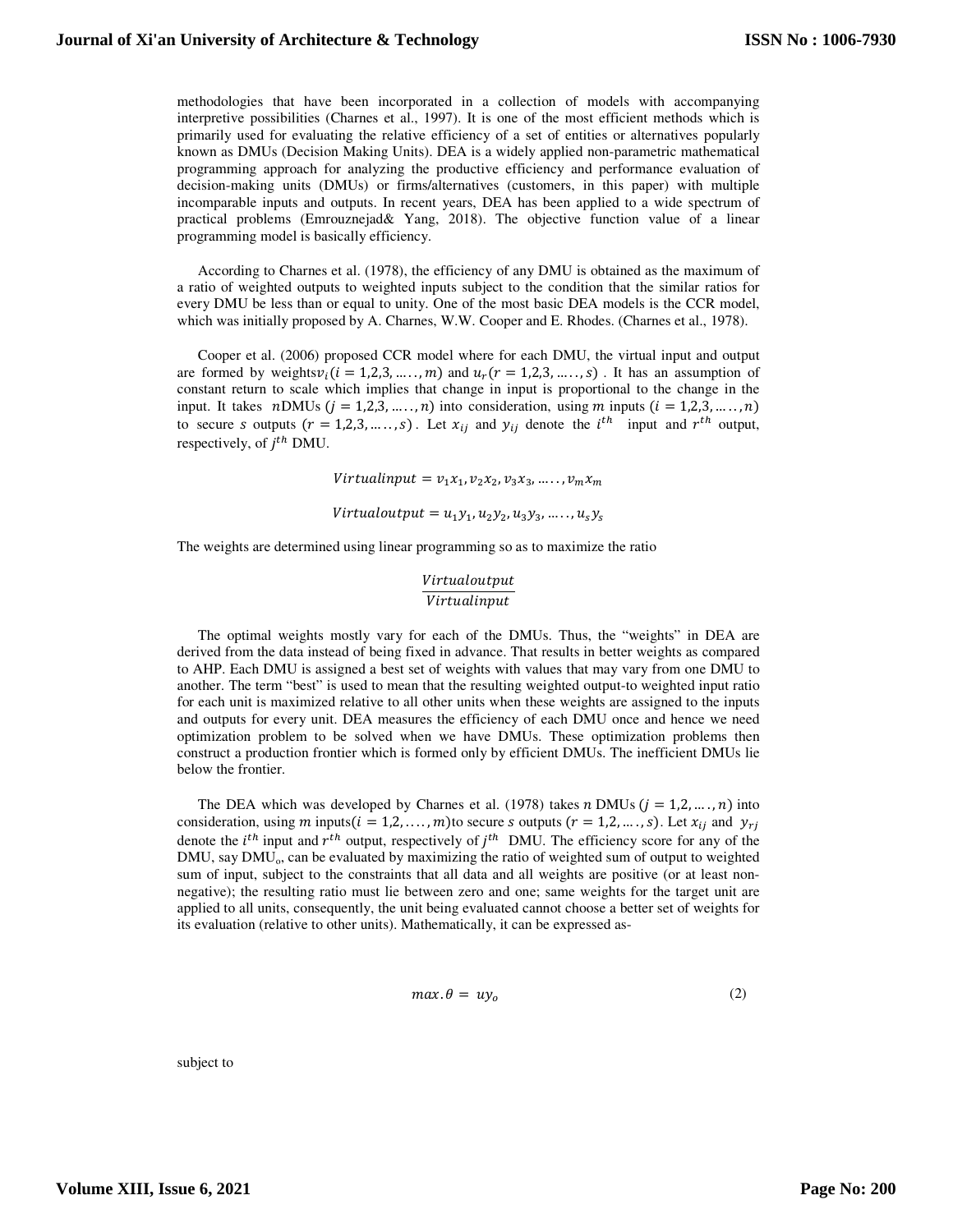(5)

$$
vx_o = 1\tag{3}
$$

$$
\frac{uy_j}{vx_j} \le 1 \ (for j = 1, 2, \dots, n)
$$
\n<sup>(4)</sup>

$$
v\geq 0
$$

$$
u \ge 0 \tag{6}
$$

where,  $u$  and  $v$  represents the output weights and input weights respectively and, " $o$ " ranges over  $1, 2, \ldots, n$ .

 $DMU<sub>o</sub>$  is CCR-efficient if  $\theta^* = 1$  and there exists at least one optimal  $(v^*, u^*)$ , with  $v^* > 0$  and  $u^*$  > 0. Otherwise,  $DMU_o$  is CCR-inefficient (Cvetkoska, 2011).

#### **4. A Business Scenario – Case of a leading Indian Apparel Retailer**

The above business scenario takes the example of a leading formal wear apparel retailer in India that deals with stitched and unstitched formal wear materials along with various other formal wear accessories. The data is taken pan India across multiple stores with similar type of inputs to remove any specific store related errors in the data and to align the whole data at the same coherence level.

#### **4.1. Data and Variables**

This study has been initially based on a data set covering 25938 transactional data points from 6581 unique customers' POS (point of sale data) spread over 23 months. As the CRM can be established, and CLV can be meaningful only if a customer makes a repeat purchase, all the unique customers are filtered for those who have made repeated purchase within the scope of the time period of this study. This resulted in 1908 unique customers having repeated purchase data (length,  $L \neq 0$ ). The final selection of data takes into account 1650 unique customers after filtering and cleaning the data by removing 258 outliers. The variables taken to explain customers' efficiency and customer lifetime value (CLV) in the data are Length (L), Recency (R), Frequency (F) and Monetary value (M) (Alvandi et al., 2012; Hosseini et al., 2010; Lin et al., 2011; Parvaneh et al., 2012; Wu et al., 2014). 'Recency' refers the duration time between last customer purchasing and present time, 'Frequency' refers the total number of customers purchasing during life time and 'Monetary value' refers to the average money spending during past customer purchases (Jonker et al., 2004; Tabaei&Fathian, 2011). Chang and Tsay (2004) added length into original RFM model to extend it as LRFM (Length, Recency, Frequency, and Monetary) model since length measures the time period between the first visit and the last visit of a particular customer. Reinartz and Kumar (2000) stated that RFM model cannot segment which customers have long-term or shortterm relationship with the company. With the introduction of length, the relationship between the customer and the company can be determined numerically, thus removing the above lacunae. It is worthy to note that the data set includes a parameter, customers' IDs (masked contact information) to identify repetitive customers of a firm that affects predictive accuracy of the research (Malthouse &Blattberg, 2005).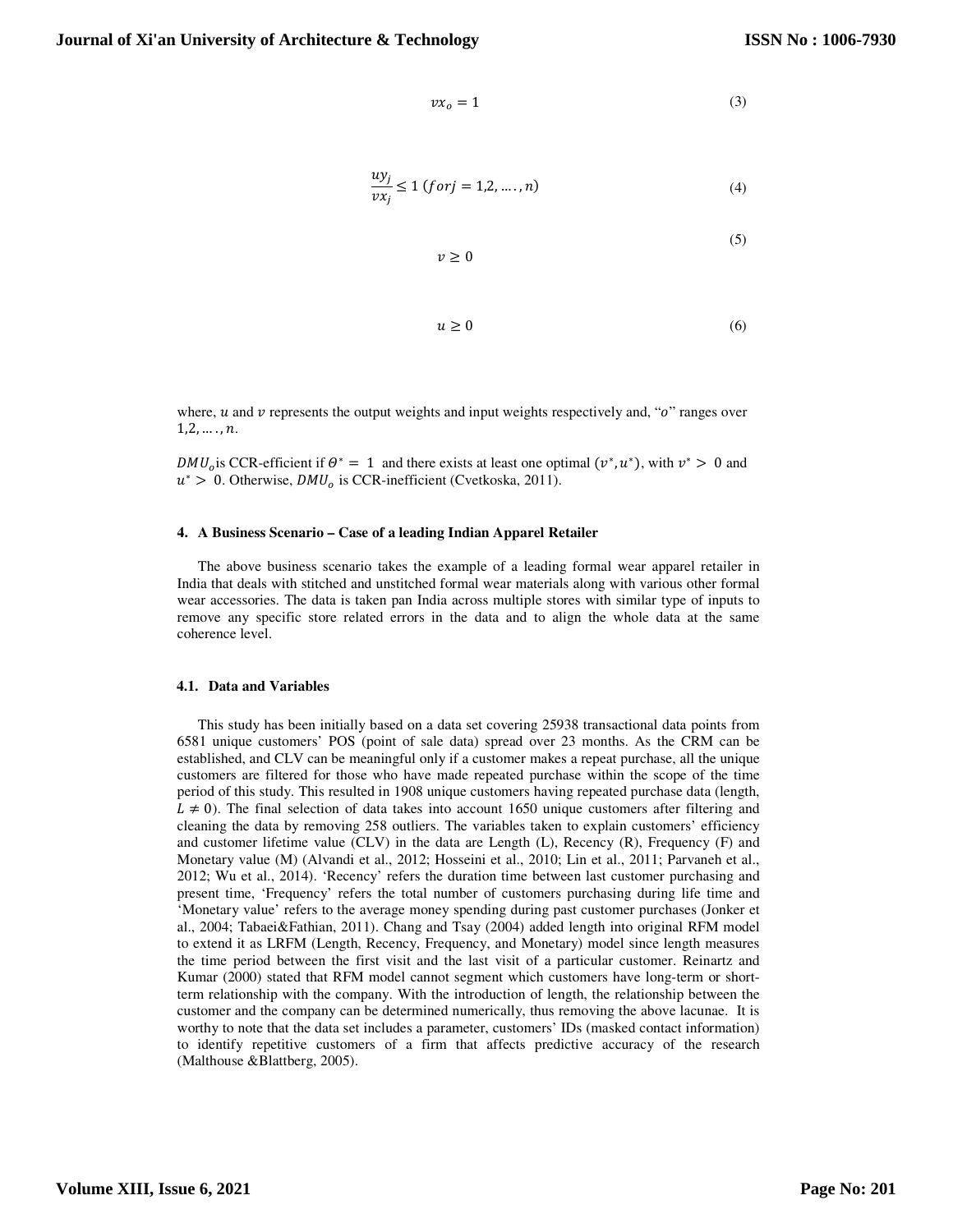Length (L), Recency (R), Frequency (F) and Monetary value (M) are the output variables as they provide a measure to anticipate efficient customers by calculating efficiency of each of the customers individually. This data follows few basic assumptions:

- (1) All the customers are exposed to nearly similar input variables i.e., similar store environment, store format, in-store service, after sales service, to name a few.
- (2) All the customers come with an intention to purchase and have actually made a purchase.
- (3) As a corollary to the above, each customer will be equally valuable to the retailer in the initial stage i.e., during initial purchase.

Taking the above assumptions, the input variable is fixed to 1.

After calculating the variables for each of the unique customers from raw POS data, the data in the variables are standardized as done in a general LP (linear programming) approach by dividing data in variable by a common denominator. **Table 2** presents the data variables selected for this study along with their descriptive statistical characteristics of the standardized data.

| <b>Variables</b>                      | Length $(L)$ | Recency $(R)$  | Frequency (F) | <b>Monetary</b><br>value $(M)$ |
|---------------------------------------|--------------|----------------|---------------|--------------------------------|
| <b>Variable Type</b>                  | Output (O1)  | Output (O2)    | Output (O3)   | Output (O4)                    |
| Mean                                  | 0.320878373  | 0.52615193     | 0.207234596   | 0.326928395                    |
| <b>Standard Error</b>                 | 0.007946301  | 0.006735343    | 0.009214604   | 0.017340027                    |
| <b>Median</b>                         | 0.189041096  | 0.516438356    | 0.103204615   | 0.12121885                     |
| Mode                                  | 0.002739726  | 0.556164384    | 0.24333333    | 0.11753                        |
| <b>Standard Deviation</b>             | 0.322780285  | 0.273590932    | 0.374298981   | 0.704355223                    |
| <b>Sample Variance</b>                | 0.104187113  | 0.074851998    | 0.140099727   | 0.496116281                    |
| <b>Kurtosis</b>                       | 0.357764686  | $-0.297473777$ | 43.26282144   | 38.15094791                    |
| <b>Skewness</b>                       | 1.190880956  | 0.441257975    | 5.714256912   | 5.528247068                    |
| Range                                 | 1.24109589   | 1.276712329    | 4.677325185   | 7.306507431                    |
| <b>Minimum</b>                        | 0.002739726  | 0.01369863     | 0.015531915   | 0.002674569                    |
| <b>Maximum</b>                        | 1.243835616  | 1.290410959    | 4.6928571     | 7.309182                       |
| <b>Sum</b>                            | 529.449315   | 868.1506849    | 341.9370842   | 539.4318518                    |
| Count                                 | 1650         | 1650           | 1650          | 1650                           |
| <b>Maximum</b>                        | 1.243835616  | 1.290410959    | 4.6928571     | 7.309182                       |
| <b>Minimum</b>                        | 0.002739726  | 0.01369863     | 0.015531915   | 0.002674569                    |
| <b>Confidence Level</b><br>$(95.0\%)$ | 0.015585904  | 0.013210727    | 0.018073558   | 0.034010792                    |

**Table 2. Data variables and their characteristics.**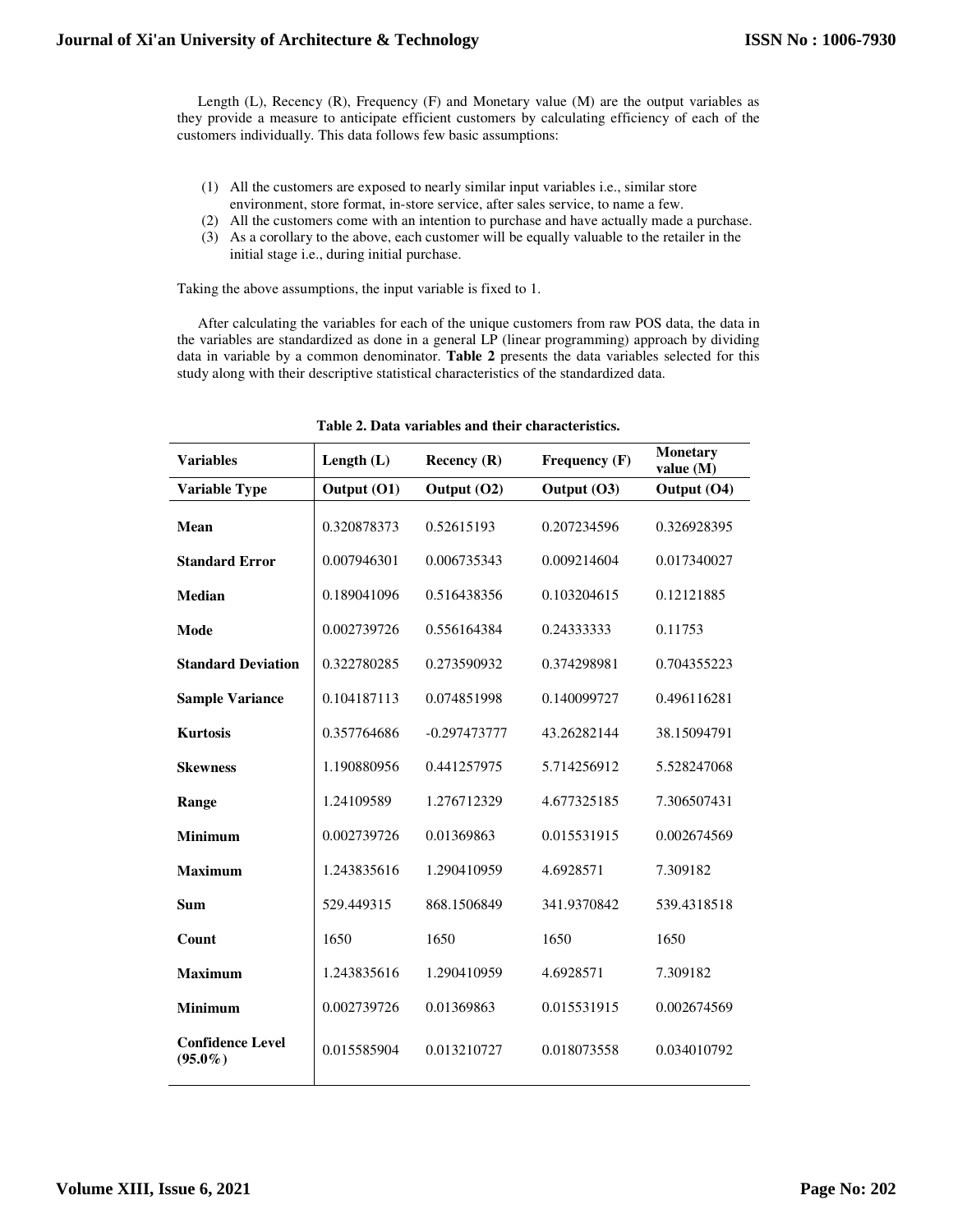The overall regression accuracy is determined by  $R^2$  (coefficient of determination) and adjusted  $R<sup>2</sup>$  for the data containing 1650 data points. The correlation coefficient is observed to be 0.96 which is closer to 1 which suggests a linear relationship. Since, the count of independent variable is taken more than one in this case, adjusted  $R^2(0.919171)$  is a better measure than  $R^2(0.919367)$  in terms of accuracy (Black, 2019). Considering the aforementioned value of adjusted  $\mathbb{R}^2$ , it is observed that approximately 92 % variance in the efficiencies (dependent variable) is explained by the independent variables  $(L, R, F$  and M). Adjusted  $R<sup>2</sup>$  adjusts for the number of terms in the model and it increases with the number of independent variables whenever the predictive power of the model increases positively. Considering a 95% confidence interval for the said data, the p-value for the F-statistics is so small signifying that there is evidence that at least one of the independent variables has a linear relationship with the calculated efficiencies. Considering the t-statistics, the p-values for all the independent variables (L, R, F and M) have significant relationship with the dependent variable (calculated efficiencies of the customer) to be considered for the study.

# **4.2. Analysis and Results**

Initially the values for L, R, F, and M are calculated for the 1650 unique customers. The same are depicted in **Table3.** L, R, F, and M Values for 1650 Customers - **available in the Mendeley dataset** (*http://dx.doi.org/10.17632/48ngxh788s.3#file-6ac8efa7-8a6a-4028-a30f-076d254edeb9*) After L, R, F, and M values for each of the unique customers are obtained, the efficiencies for each of the customers are calculated as a measure for CLV.

#### **4.2.1. Clustering/ Segmentation based on customers' efficiency using DEA**

The efficiency of every customer is calculated based on these afore-mentioned variables using BCC model of DEA (data envelopment analysis) as described in 'Methodology section' (Charnes et al., 1978) and as shown in Table 4. Efficiency Calculation using DEA - available in the Mendeley dataset (*http://dx.doi.org/10.17632/48ngxh788s.3#file-ab10c215-8d5b-478e-b1e9- 6d7ec7aa4a35*)

The assumptions for the same are mentioned in 'Data and Variables section'. The customer efficiencies are then arranged in decreasing order to identify the critical efficiency data point where there is sharp decrease in the efficiency. This point will mark the separation of customers into two clusters – the one above the critical point is the more efficient cluster (Cluster 1) and the one below being comparatively the less efficient cluster (Cluster 2). Hence, this critical point divides the data points of customers' efficiencies into top 40 percentile referring to Cluster 1 and rest of the data points to Cluster 2.

The Cluster 1 (top 40 percentile) has 660 number of more efficient customers with an average efficiency of 0.758424 that the retailer needs to focus on in order to obtain maximum profit while minimizing the retailer's input. These customers are designated as highly efficient customers because losing these customers and repeating new acquisition will result in greater cost to the retailer. These customers having comparatively higher efficiencies play a pivotal role in building up the overall lifetime worth of the customers as depicted in **Table 5.** Efficiency Calculation for top 40 percentile customers in Cluster 1 - **available in the Mendeley dataset** (*http://dx.doi.org/10.17632/48ngxh788s.3#file-f4963272-fa99-46d5-bf60-08d84bb1652c)*

The Cluster 2 (rest of the customers) comprise 990 customers which are less efficient than the top 40 percentile customers with an average efficiency of 0.395552. The customers in cluster 2 are less engaged in building the lifetime worth for the retailer as compared to Cluster 1 as shown in **Table 6.** Efficiency Calculation for rest of the customers in Cluster 2 - **available in the Mendeley dataset** (*http://dx.doi.org/10.17632/48ngxh788s.3#file-bd898d28-6890-40a3-be40-f28255921826)*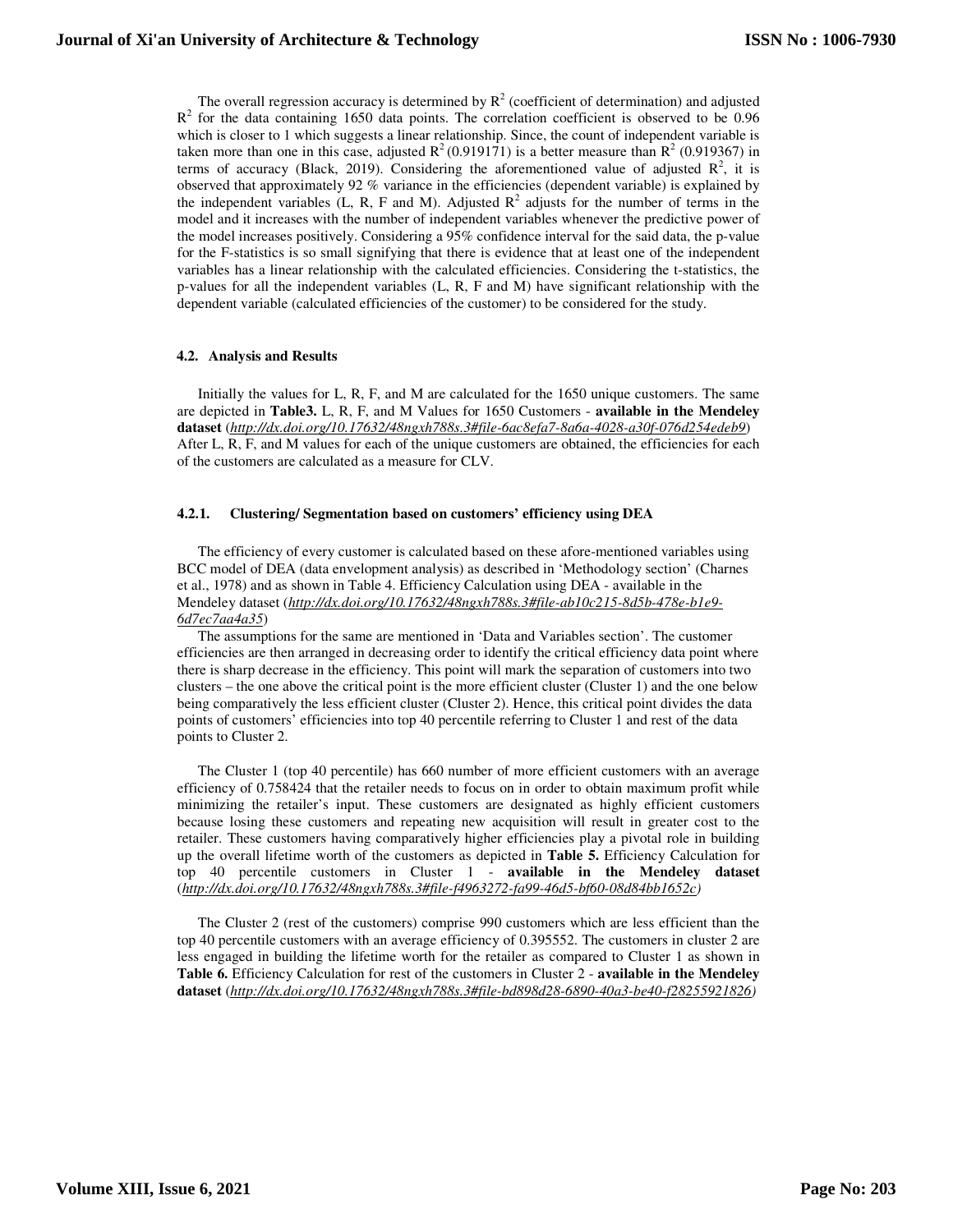#### **4.2.2. CLV calculation for each of the clusters based on weighted LRFM using AHP**

The CLV for every customer in both the clusters – Cluster 1 and Cluster 2 are calculated using the extended approach of Liu and Shih (2005b) where the relative weights of all the four variables are calculated. This business scenario demands variable relative weights. The relative weights of the L, R, F, and M in accordance to the extension of Liu and Shih (2005b) are as shown below (Table 7).

| R                                                           | М |
|-------------------------------------------------------------|---|
| $\mid$ 0.152653401   0.232611525   0.32048563   0.294249444 |   |

| Table 7. Weights of L, R, F, and M. |  |  |
|-------------------------------------|--|--|
|-------------------------------------|--|--|

To determine the relative weights of LRFM variables, analytic hierarchy process (AHP) was used. The calculation for the same is depicted as in **Table 8.** Calculation of Weights of L, R, F, and M using AHP - **available in the Mendeley dataset** (*http://dx.doi.org/10.17632/48ngxh788s.3#fileb89ceb74-aea7-492d-8558-28f11add3a90*)

Based on the values for each of the four variables L, R, F and M, the CLV was calculated for each of the customers in all clusters to obtain the lifetime worth of each of the customers individually. Taking the mean of CLV for both the clusters, it is observed that the CLV of Cluster 1 (top 40 percentile) is more as compared to the Cluster 2 (rest of the customers). The standard deviation for both the cluster is also in the acceptable range.

| Avg. CLV                  | 0.460486583 |
|---------------------------|-------------|
| Std. Dev.                 | 0.427002052 |
| <b>Average Efficiency</b> | 0.758424    |

| Table 9. Average CLV and average efficiency in Cluster 1. |  |  |  |
|-----------------------------------------------------------|--|--|--|
|-----------------------------------------------------------|--|--|--|

The CLV calculation for the customers in cluster 1 is depicted in **Table 10.** CLV Calculation for the customers in Cluster 1 - **available in the Mendeley dataset** (*http://dx.doi.org/10.17632/48ngxh788s.3#file-3c3654e0-1650-4c8c-9aa7-fd1f80882a4c*).

| Avg. CLV                  | 0.249652922 |
|---------------------------|-------------|
| Std. Dev.                 | 0.162722329 |
| <b>Average Efficiency</b> | 0.395552    |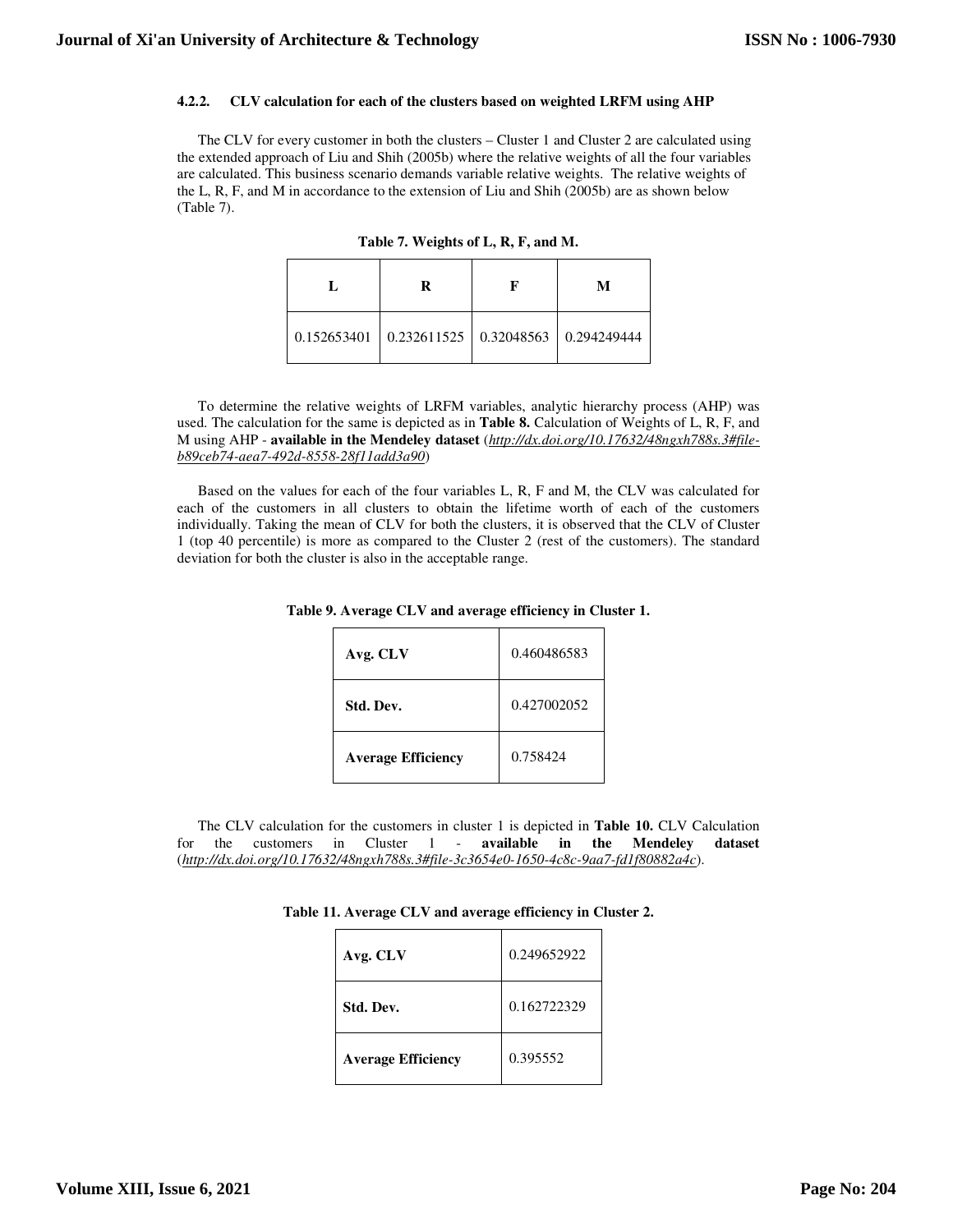The CLV calculation for the customers in cluster 2 is depicted in **Table 12.** CLV Calculation for the customers in Cluster 2 - **available in the Mendeley dataset** (*http://dx.doi.org/10.17632/48ngxh788s.3#file-e8e91b4d-a9e3-468d-9428-b470a986a24c*).

This comparison depicts that average CLV of Cluster 1 is better than that of Cluster 2 which implies that the efficiencies calculated by DEA-CCR model holds true for the data which depicts that customers in Cluster 1 has better and higher efficiencies as compared to Cluster 2.

The high profitability from customers of Cluster 1 indicates that the retail firm should invest significant amount of resources to the customers of Cluster 1, specifically tailored for them. This will help in long-term association of the customers with the firm and the customers will be retained to a greater period of time.

On the other hand, the customers from Cluster 2 having less profitability than customers from Cluster 2 have the potential to be associated with the existing firm the retail firm engages more in identifying the right customers' need.

#### **5. Limitation and Further Discussion**

The data has been additionally tested for calculating the efficiency of top 30 percentile as well as top 20 percentile, but the adjusted  $R^2$  as well as  $R^2$  were not found significant enough in these aforementioned two cases as compared to the case for top 40 percentile of the dataset. So, the critical efficiency has been considered only for top 40 percentile of data. It is because different business scenarios result in varied customer data which again may result in different set of profitable segments of customer. It may happen that the data points may give significant adjusted  $\mathbb{R}^2$  and  $\mathbb{R}^2$  for some other business scenarios or with industries which means that different business cases would lead to different segments of profitable customers. This limitation of difference in different segments of customers for various business scenario opens a wide gateway of research in varied fields of industries. These segmented customers can be tested and identified for greater worth to the firm on various other controlled and uncontrolled parameters.

Retailers planning to apply this proposed model for an efficient relationship marketing must identify whether this kind of model will do justice to their segmented customers' database. This is because the developed strategies to exploit the segmented clusters may not be based entirely on this model but also incorporate extraneous managerial decisions taken by the firm. For instance, the thought of investing disproportionate amount of specific resources in specific customers' segment or clusters makes undeniable sense when their future behaviour can be predicted perfectly, but makes no sense when future behaviour is unpredictable  $(R^2=0)$ . Consequently, should organizations invest discretionary marketing resources on the identified best and profitable segment of customers or increase the promotional cost for the less efficient and low profitable customers for initiating a robust relationship exercise? These are few research questions that need to be addressed in future research.

#### **Appendix A. Supplementary data**

Supplementary data to this article can be found online from '*Mendeley Data'* at *http://dx.doi.org/10.17632/48ngxh788s.3*

### **REFERENCES**

[1] Albadvi, A., &Shahbazi, M. (2010). Integrating rating-based collaborative filtering with customer lifetime value: New product recommendation technique. Intelligent Data Analysis, 14(1), 143-155.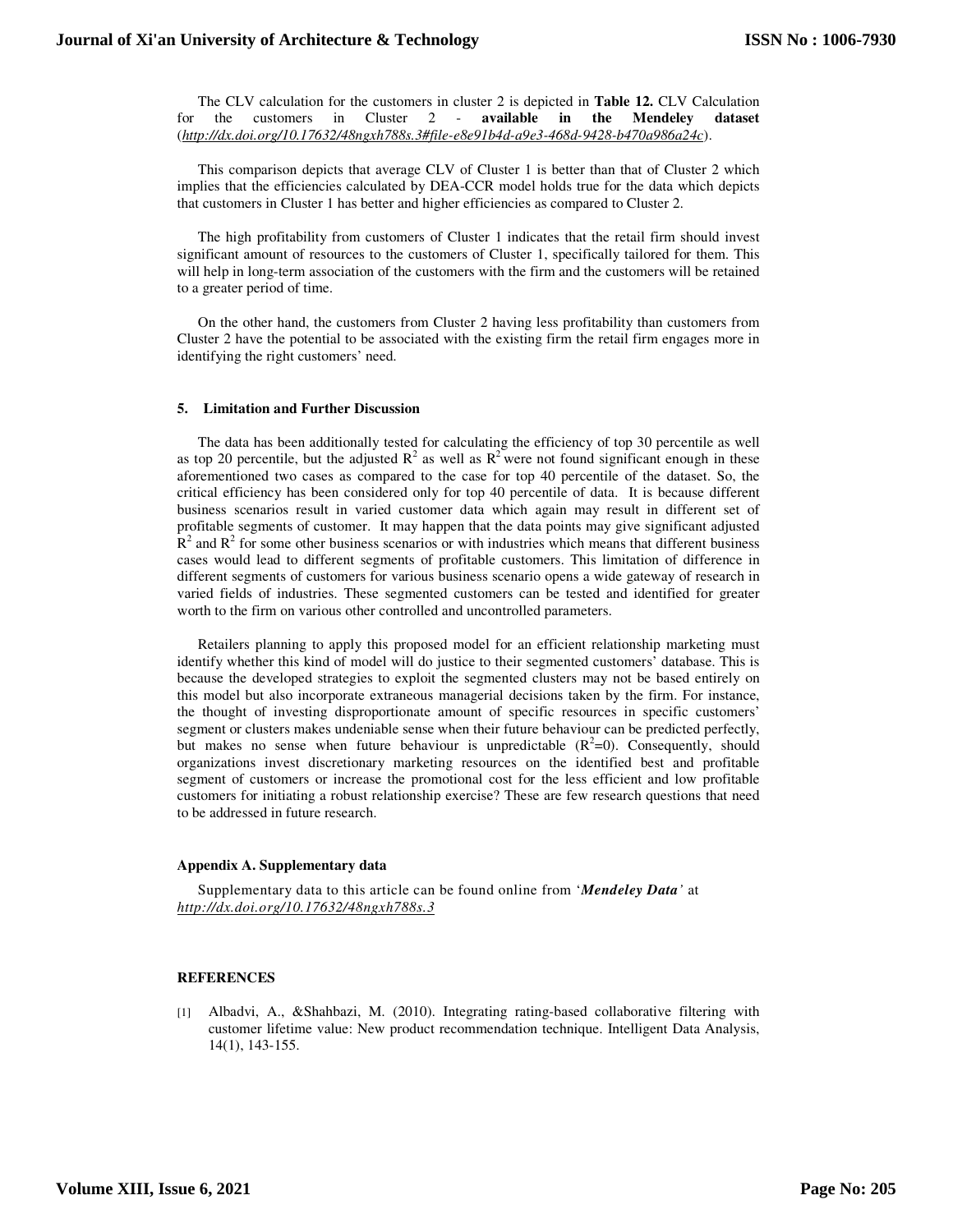- [2] Alvandi, M., Fazli, S., &Abdoli, F. S. (2012). K-Mean clustering method for analysis customer lifetime value with LRFM relationship model in banking services. International Research Journal of Applied and Basic Sciences, 3(11), 2294-2302.
- [3] Azadnia, A. H., Ghadimi, P., &Molani-Aghdam, M. (2011, December). A hybrid model of data mining and MCDM methods for estimating customer lifetime value. In The 41st International Conference on Computers and Industrial Engineering (CIE41), Los Angeles, United States of America, 23-26 2011 (pp. 44-49).
- [4] Bauer, H. H., Hammerschmidt, M., &Braehler, M. (2003). The customer lifetime value concept and its contribution to corporate valuation. Yearbook of Marketing and Consumer Research, 1(1), 49-67.
- [5] Bejou, D., Keiningham, T. L., & Aksoy, L. (2006). Customer lifetime value: Reshaping the way we manage to maximize profits (Vol. 5, No. 2-3). Routledge.
- [6] Benoit, D. F., & Van den Poel, D. (2009). Benefits of quantile regression for the analysis of customer lifetime value in a contractual setting: An application in financial services. Expert Systems with Applications, 36(7), 10475-10484.
- [7] Berger, P. D., & Nasr, N. I. (1998). Customer lifetime value: Marketing models and applications. Journal of interactive marketing, 12(1), 17-30.
- [8] Black, K. (2019). Business statistics: for contemporary decision making. John Wiley & Sons.
- [9] Blattberg, R. C., & Deighton, J. (1991). Interactive marketing: Exploiting the age of addressability. Sloan management review, 33(1), 5-15.
- [10] Blattberg, R. C., & Deighton, J. (1996). Manage marketing by the customer equity test. Harvard business review, 74(4), 136.
- [11] Blattberg, R. C., Malthouse, E. C., &Neslin, S. A. (2009). Customer lifetime value: Empirical generalizations and some conceptual questions. Journal of Interactive Marketing, 23(2), 157- 168.
- [12] Bruhn, M. (2003). Relationship marketing: Management of customer relationships. Pearson Education.
- [13] Castéran, H., Meyer-Waarden, L., &Reinartz, W. (2017). Modeling Customer lifetime vlue, retention, and churn. Springer.
- [14] Chang, H. C., & Tsai, H. P. (2011). Group RFM analysis as a novel framework to discover better customer consumption behavior. Expert Systems with Applications, 38(12), 14499- 14513.
- [15] Chang, H. H., &Tsay, S. F. (2004). Integrating of SOM and K-mean in data mining clustering: An empirical study of CRM and profitability evaluation. Journal of Information Management, 11, 161-203.
- [16] Charnes, A., Cooper, W. W., & Rhodes, E. (1978). Measuring the efficiency of decision making units. European journal of operational research, 2(6), 429-444.
- [17] Charnes, A., Cooper, W., Lewin, A. Y., &Seiford, L. M. (1997). Data envelopment analysis theory, methodology and applications. Journal of the Operational Research society, 48(3), 332-333.
- [18] Chen, C. W., Yang, C., & Lin, C. S. (2009). A study of discovering customer value for CRM: Integrating customer lifetime value analysis and data mining techniques. Information and Management Science, 2(1), 14-30.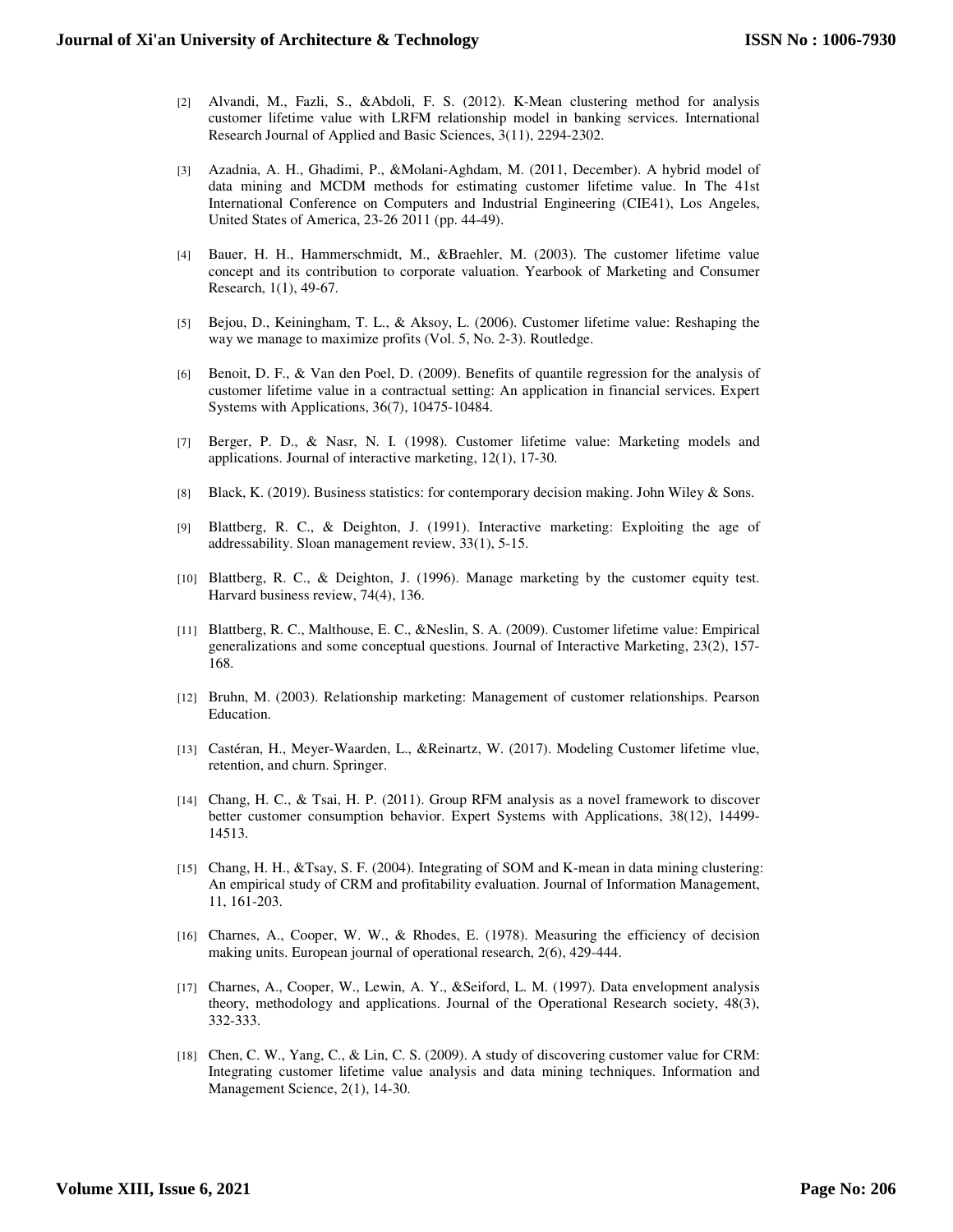- [19] Chen, Y. L., Kuo, M. H., Wu, S. Y., & Tang, K. (2009). Discovering recency, frequency, and monetary (RFM) sequential patterns from customers' purchasing data. Electronic Commerce Research and Applications, 8(5), 241-251.
- [20] Chen, Z. Y., & Fan, Z. P. (2013). Dynamic customer lifetime value prediction using longitudinal data: An improved multiple kernel SVR approach. Knowledge-Based Systems, 43, 123-134.
- [21] Cheng, C. H., & Chen, Y. S. (2009). Classifying the segmentation of customer value via RFM model and RS theory. Expert systems with applications, 36(3), 4176-4184.
- [22] Chuang, H. M., & Shen, C. C. (2008, July). A study on the applications of data mining techniques to enhance customer lifetime value—based on the department store industry. In 2008 International Conference on Machine Learning and Cybernetics (Vol. 1, pp. 168-173). IEEE.
- [23] Cooper, W. W., Seiford, L. M., & Tone, K. (2006). Introduction to data envelopment analysis and its uses: with DEA-solver software and references. Springer Science & Business Media.
- [24] Coussement, K., Van den Bossche, F. A., & De Bock, K. W. (2014). Data accuracy's impact on segmentation performance: Benchmarking RFM analysis, logistic regression, and decision trees. Journal of Business Research, 67(1), 2751-2758.
- [25] Cuadros, A. J., & Domínguez, V. E. (2014). Customer segmentation model based on value generation for marketing strategies formulation. EstudiosGerenciales, 30(130), 25-30.
- [26] Cvetkoska, V. (2011). Data Envelopment Analysis Approach and Its Application. Information and Communication Technologies, 421-430. Skiathos, Greece: HAICTA
- [27] Dahana, W. D., Miwa, Y., &Morisada, M. (2019). Linking lifestyle to customer lifetime value: An exploratory study in an online fashion retail market. Journal of Business Research, 99, 319-331.
- [28] Doyle, P. (1987). Managing the marketing mix. In M. Baker (Ed.), The Marketing Book (Chapter 12). London: Heinemann.
- [29] Drèze, X., &Bonfrer, A. (2009). Moving from customer lifetime value to customer equity. QME, 7(3), 289-320.
- [30] Duboff, R. S. (1992). Marketing to maximize profitability. The Journal of Business Strategy, 13(6), 10-13.
- [31] Dwyer, F. R. (1997). Customer lifetime valuation to support marketing decision making. Journal of Direct Marketing, 11(4), 6-13.
- [32] Emrouznejad, A., & Yang, G. L. (2018). A survey and analysis of the first 40 years of scholarly literature in DEA: 1978–2016. Socio-economic planning sciences, 61, 4-8.
- [33] Fader, P. S., Hardie, B. G., & Lee, K. L. (2005). "Counting your customers" the easy way: An alternative to the Pareto/NBD model. Marketing science, 24(2), 275-284.
- [34] Fader, P., Hardie, B., & Berger, P. D. (2004). Customer-base analysis with discrete-time transaction data. Available at SSRN 596801.
- [35] Farrell, M. J. (1957). The measurement of productive efficiency. Journal of the Royal Statistical Society: Series A (General), 120(3), 253-281.
- [36] Freeman, M. (1999). The 2 customer lifecycles. Intelligent Enterprise, 16(2), 9.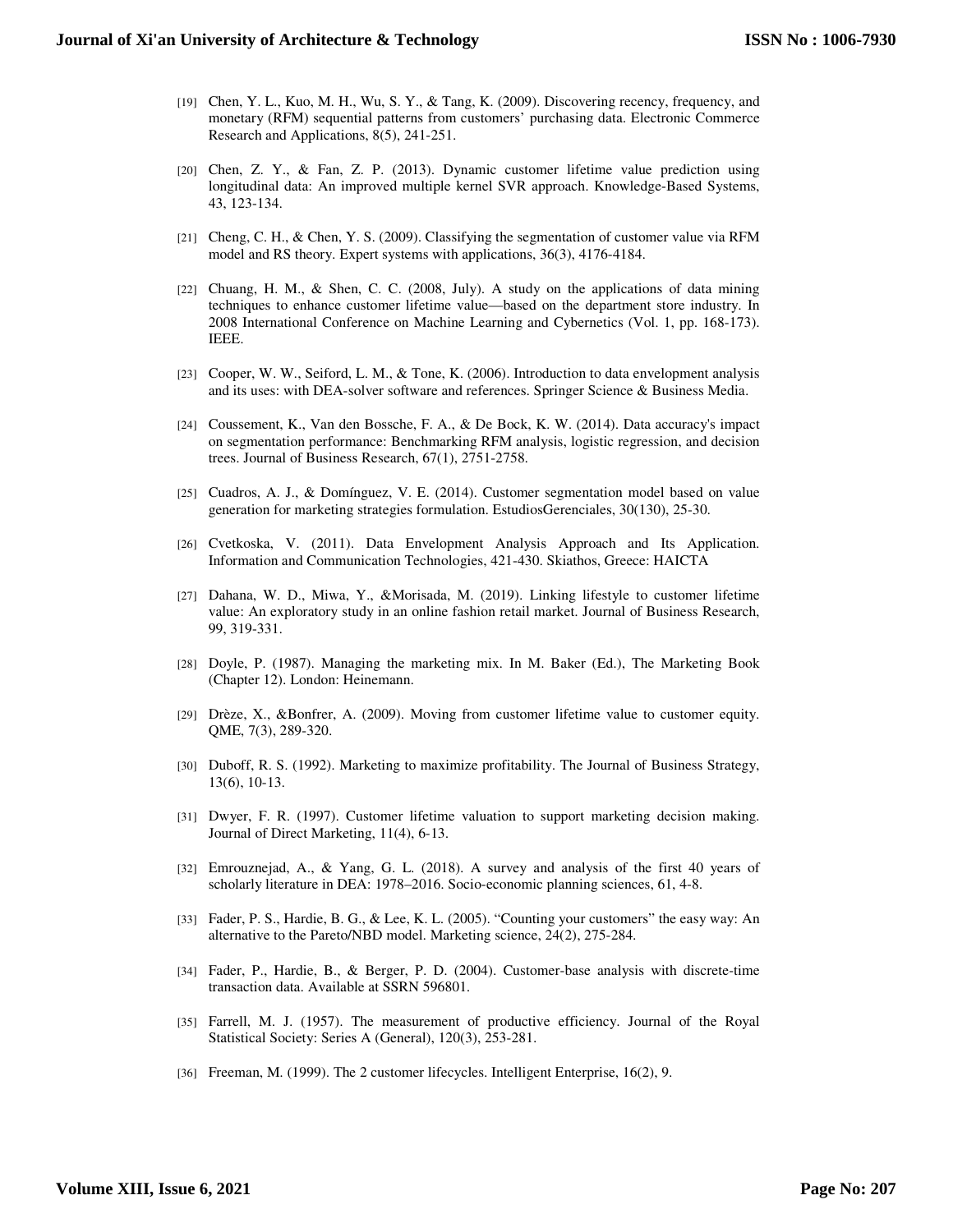- [37] Glady, N., Baesens, B., &Croux, C. (2009). A modified Pareto/NBD approach for predicting customer lifetime value. Expert Systems with Applications, 36(2), 2062-2071.
- [38] Glady, N., Lemmens, A., &Croux, C. (2015). Unveiling the relationship between the transaction timing, spending and dropout behavior of customers. International Journal of Research in Marketing, 32(1), 78-93.
- [39] Gloy, B. A., Akridge, J. T., &Preckel, P. V. (1997). Customer lifetime value: An application in the rural petroleum market. Agribusiness: An International Journal, 13(3), 335-347.
- [40] Golmah, V., &Mirhashemi, G. (2012). Implementing a data mining solution to customer segmentation for decayable products-a case study for a textile firm. International Journal of Database Theory and Application, 5(3), 73-90.
- [41] Gomez, B. G., Arranz, A. G., &Cillán, J. G. (2006). The role of loyalty programs in behavioral and affective loyalty. Journal of consumer marketing.
- [42] Goodman, J. (1992). Leveraging the customer database to your competitive advantage. DIRECT MARKETING-GARDEN CITY-, 55, 26-26.
- [43] Guo, Y., Wang, H., & Liu, W. (2013). Improved pareto/nbd model and its applications in customer segmentation based on personal information combination. International Journal of Database Theory and Application, 6(5), 175-186.
- [44] Gupta, S., & Lehmann, D. R. (2003). Customers as assets. Journal of Interactive marketing, 17(1), 9-24.
- [45] Gupta, S., Hanssens, D., Hardie, B., Kahn, W., Kumar, V., Lin, N., Ravishanker, N. & Sriram, S. (2006). Modeling customer lifetime value. Journal of service research, 9(2), 139-155.
- [46] Gupta, S., Lehmann, D. R., & Stuart, J. A. (2004). Valuing customers. Journal of marketing research, 41(1), 7-18.
- [47] Ha, S. H., & Park, S. C. (1998). Application of data mining tools to hotel data mart on the Intranet for database marketing. Expert Systems with Applications, 15(1), 1-31.
- [48] Hawkes, V. A. (2000, January). The heart of the matter: The challenge of customer lifetime value. CRM Forum Resources.
- [49] Hiziroglu, A., &Sengul, S. (2012). Investigating two customer lifetime value models from segmentation perspective. Procedia-Social and Behavioral Sciences, 62, 766-774.
- [50] Hong, T., & Kim, E. (2012). Segmenting customers in online stores based on factors that affect the customer's intention to purchase. Expert Systems with Applications, 39(2), 2127- 2131.
- [51] Hosseini, S. M. S., Maleki, A., &Gholamian, M. R. (2010). Cluster analysis using data mining approach to develop CRM methodology to assess the customer loyalty. Expert Systems with Applications, 37(7), 5259-5264.
- [52] Hsieh, N. C. (2004). An integrated data mining and behavioral scoring model for analyzing bank customers. Expert systems with applications, 27(4), 623-633.
- [53] Hu, Y. H., & Yeh, T. W. (2014). Discovering valuable frequent patterns based on RFM analysis without customer identification information. Knowledge-Based Systems, 61, 76-88.
- [54] Hu, Y. H., Huang, T. C. K., & Kao, Y. H. (2013). Knowledge discovery of weighted RFM sequential patterns from customer sequence databases. Journal of Systems and Software, 86(3), 779-788.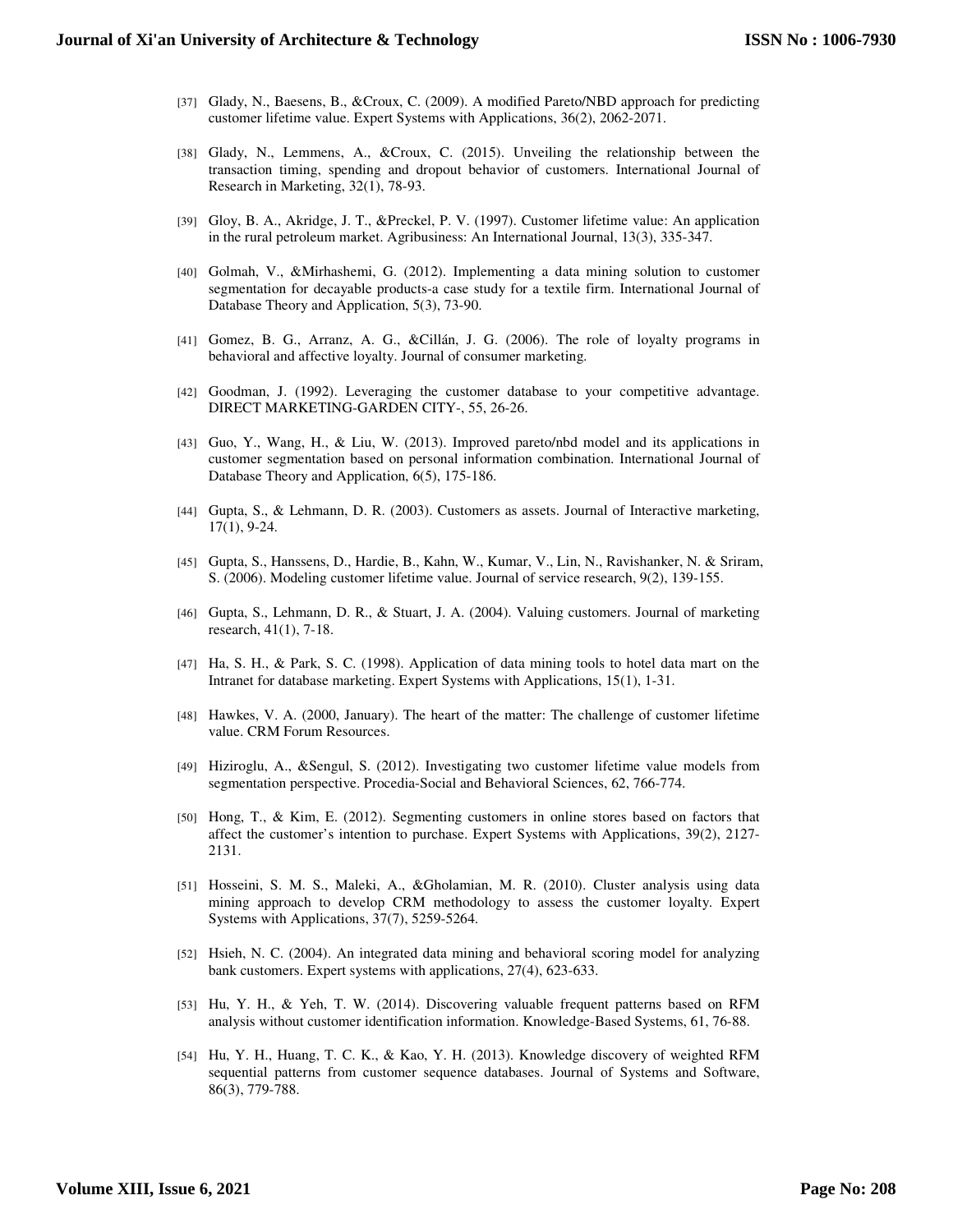- [55] Hughes, A. M. (2000). Strategic database marketing: the masterplan for starting and managing a profitable, customer-based marketing program (Vol. 12). New York, NY: McGraw-Hill.
- [56] Hwang, H., Jung, T., & Suh, E. (2004). An LTV model and customer segmentation based on customer value: a case study on the wireless telecommunication industry. Expert systems with applications, 26(2), 181-188.
- [57] Jain, D., & Singh, S. S. (2002). Customer lifetime value research in marketing: A review and future directions. Journal of interactive marketing, 16(2), 34.
- [58] Jasek, P., Vrana, L., Sperkova, L., Smutny, Z., &Kobulsky, M. (2018, March). Modeling and application of customer lifetime value in online retail. In Informatics (Vol. 5, No. 1, p. 2). Multidisciplinary Digital Publishing Institute.
- [59] Jonker, J. J., Piersma, N., &Potharst, R. (2006). A decision support system for direct mailing decisions. Decision support systems, 42(2), 915-925.
- [60] Jonker, J. J., Piersma, N., & Van den Poel, D. (2004). Joint optimization of customer segmentation and marketing policy to maximize long-term profitability. Expert Systems with Applications, 27(2), 159-168.
- [61] Jutla, D., Craig, J., &Bodorik, P. (2001, January). Enabling and measuring electronic customer relationship management readiness. In Proceedings of the 34th Annual Hawaii International Conference on System Sciences (pp. 10-pp). IEEE.
- [62] Kahreh, M. S., Tive, M., Babania, A., &Hesan, M. (2014). Analyzing the applications of customer lifetime value (CLV) based on benefit segmentation for the banking sector. Procedia-Social and Behavioral Sciences, 109, 590-594.
- [63] Khajvand, M., &Tarokh, M. J. (2010, June). Recommendation rules for an online game site based oncustomer lifetime value. In 2010 7th International Conference on Service Systems and Service Management (pp. 1-6). IEEE.
- [64] Khajvand, M., &Tarokh, M. J. (2011). Analyzing customer segmentation based on customer value components (case study: a private bank). Advances in Industrial Engineering, 45(Special Issue), 79-93.
- [65] Khajvand, M., Zolfaghar, K., Ashoori, S., & Alizadeh, S. (2011). Estimating customer lifetime value based on RFM analysis of customer purchase behavior: Case study. Procedia Computer Science, 3, 57-63.
- [66] Kim, B. D., & Kim, S. O. (1999). Measuring upselling potential of life insurance customers: Application of a stochastic frontier model. Journal of Interactive marketing, 13(4), 2-9.
- [67] Kim, E., & Lee, B. (2007). An economic analysis of customer selection and leveraging strategies in a market where network externalities exist. Decision Support Systems, 44(1), 124-134.
- [68] Kim, E., Kim, W., & Lee, Y. (2003). Combination of multiple classifiers for the customer's purchase behavior prediction. Decision Support Systems, 34(2), 167-175.
- [69] Kim, S. Y., Jung, T. S., Suh, E. H., & Hwang, H. S. (2006). Customer segmentation and strategy development based on customer lifetime value: A case study. Expert systems with applications, 31(1), 101-107.
- [70] Kim, W. G., & Cha, Y. (2002). Antecedents and consequences of relationship quality in hotel industry. International Journal of Hospitality Management, 21(4), 321-338.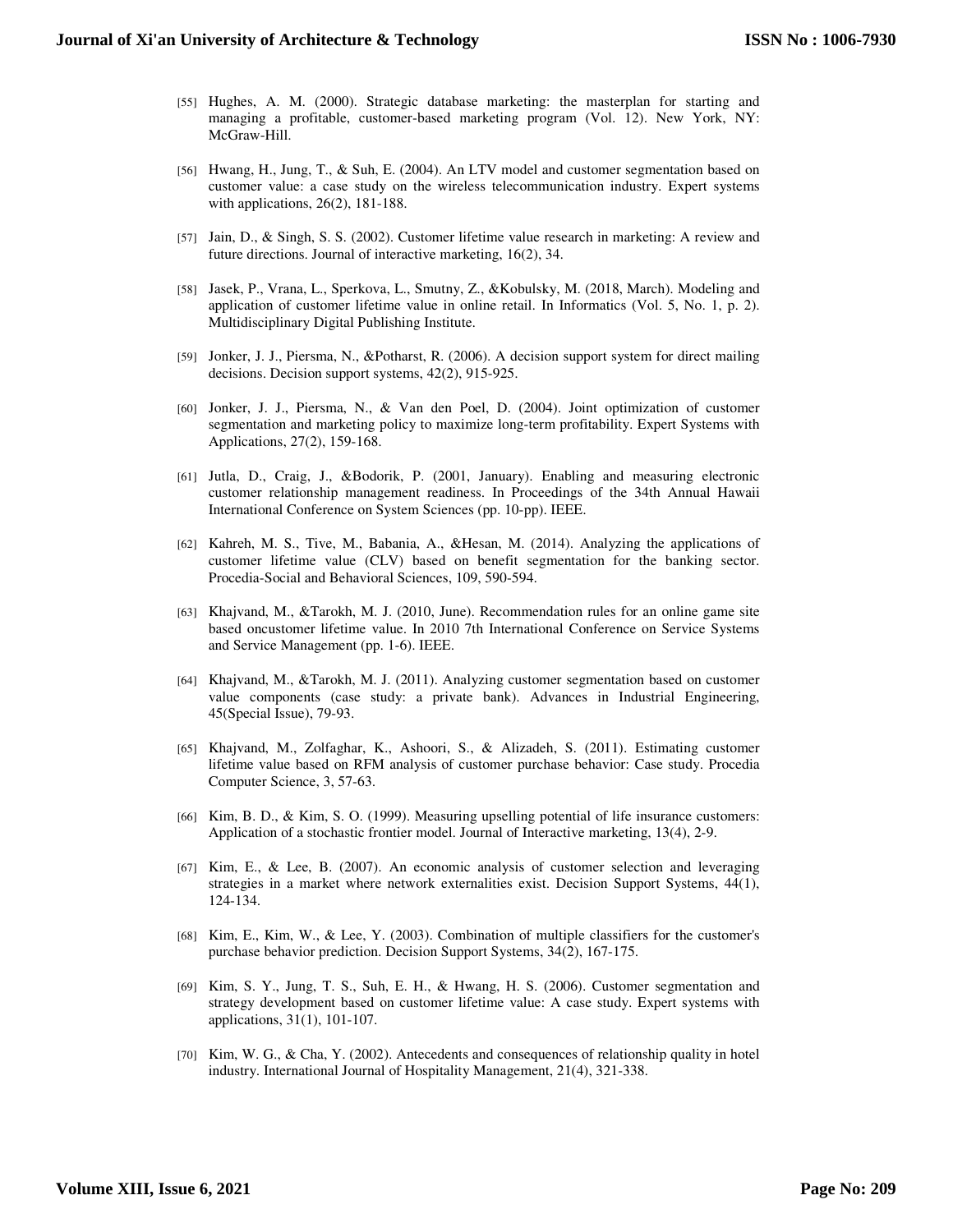- [71] King, S. F. (2007). Citizens as customers: Exploring the future of CRM in UK local government. Government Information Quarterly, 24(1), 47-63.
- [72] Kotler, P. (1974). Marketing during periods of shortage. Journal of Marketing, 38(3), 20-29.
- [73] Kotler, P. (1980). Marketing Management: Analysis, Planning, and Control. (4th ed., pp. 195). N.J: Prentice-Hall, Englewood Cliffs.
- [74] Kotler, P., & Keith. K. Cox (Eds.). (1980). Marketing management and strategy. Prentice Hall.
- [75] Kumar, V. (2005). Uses, misuses, and future advance. The handbook of market research, 602- 628.
- [76] Kumar, V. (2006). CLV: The databased approach. Journal of Relationship Marketing, 5(2-3), 7-35.
- [77] Kumar, V. (2008). Customer lifetime value: The path to profitability. Now Publishers Inc.
- [78] Kumar, V., & Shah, D. (2009). Expanding the role of marketing: from customer equity to market capitalization. Journal of Marketing, 73(6), 119-136.
- [79] Kumar, V., Lemon, K. N., & Parasuraman, A. (2006). Managing customers for value: An overview and research agenda. Journal of Service Research, 9(2), 87-94.
- [80] Kumar, V., Ramani, G., &Bohling, T. (2004). Customer lifetime value approaches and best practice applications. Journal of interactive Marketing, 18(3), 60-72.
- [81] Kumar, V., Shah, D., & Venkatesan, R. (2006). Managing retailer profitability—one customer at a time!. Journal of retailing, 82(4), 277-294.
- [82] Kumar, V., Venkatesan, R., Bohling, T., & Beckmann, D. (2008). Practice Prize Report—The power of CLV: Managing customer lifetime value at IBM. Marketing science, 27(4), 585-599.
- [83] Lee, H. Y., & Park, Y. T. (2005). An international comparison of R&D efficiency: DEA approach. Asian Journal of Technology Innovation, 13(2), 207-222.
- [84] Lemon, K. N., & Mark, T. (2006). Customer lifetime value as the basis of customer segmentation: Issues and challenges. Journal of Relationship Marketing, 5(2-3), 55-69.
- [85] Li, S. T., Shue, L. Y., & Lee, S. F. (2008). Business intelligence approach to supporting strategy-making of ISP service management. Expert Systems with Applications, 35(3), 739- 754.
- [86] Li, Y. M., Lin, C. H., & Lai, C. Y. (2010). Identifying influential reviewers for word-ofmouth marketing. Electronic Commerce Research and Applications, 9(4), 294-304.
- [87] Lin, C. C., & Shih, D. H. (2011). Data mining techniques to enhance customer lifetime value. In Advanced Materials Research (Vol. 225, pp. 3-7). Trans Tech Publications Ltd.
- [88] Lin, S. Y., Wei, J. T., Weng, C. C., & Wu, H. H. (2011). A case study of using classification and regression tree and LRFM model in a pediatric dental clinic. International Proceedings of Economic Development and Research—Innovation, Management and Service, 14, 131-135.
- [89] Liu, D. R., & Shih, Y. Y. (2005a). Hybrid approaches to product recommendation based on customer lifetime value and purchase preferences. Journal of Systems and Software, 77(2), 181-191.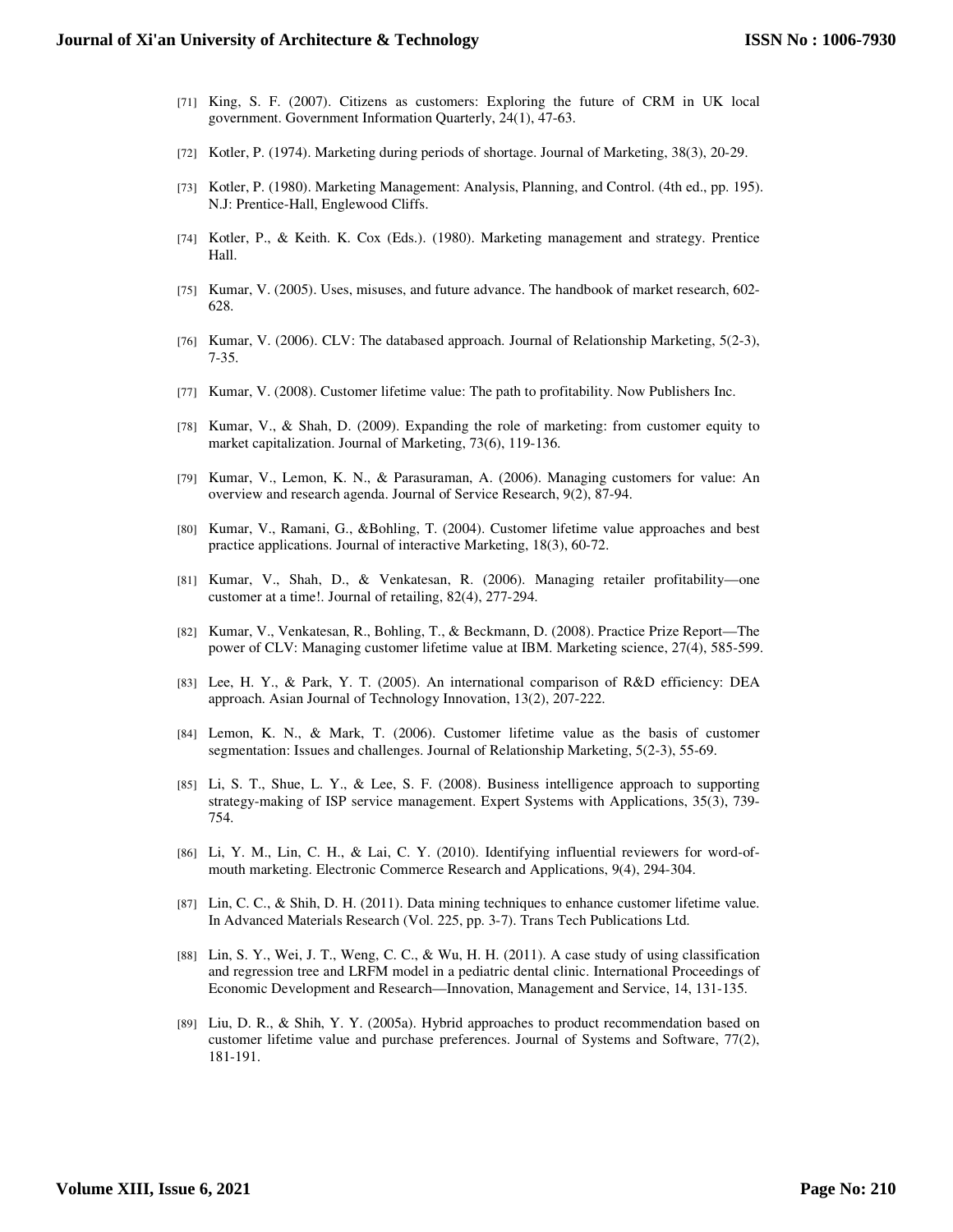- [90] Liu, D. R., & Shih, Y. Y. (2005b). Integrating AHP and data mining for product recommendation based on customer lifetime value. Information & Management, 42(3), 387- 400.
- [91] Lumsden, S. A., Beldona, S., & Morrison, A. M. (2008). Customer value in an all-inclusive travel vacation club: An application of the RFM framework. Journal of Hospitality & Leisure Marketing, 16(3), 270-285.
- [92] Malthouse, E. C., &Blattberg, R. C. (2005). Can we predict customer lifetime value?. Journal of interactive marketing, 19(1), 2-16.
- [93] Mariorty, R. T., &Reibstein, D. J. (1986). Benefit segmentation in industrial markets. Journal of Business Research, 14(6), 463-486.
- [94] McDonald, M. A. (1996). Service quality and customer lifetime value in professional sport franchises. University of Massachusetts Amherst.
- [95] McKenna, R. (1993). Relationship marketing: Successful strategies for the age of the customer. Basic Books.
- [96] Moriarty, M., & Venkatesan, M. (1978). Concept Evaluation & Market Segmentation: An application for a non-profit organization providing services to educational institutions. Journal of Marketing, 42(3), 82-86.
- [97] Nikkhahan, B., Habibi, B. A., &Tarokh, M. J. (2011). Customer lifetime value model in an online toy store. pp. 19-31
- [98] Parvaneh, A., Abbasimehr, H., &Tarokh, M. J. (2012). Data mining application in retailer segmentation based on LRFM variables: case study. Global Journal on Technology, 1.
- [99] Pearson, S. (2016). Building brands directly: creating business value from customer relationships. Springer.
- [100] Peppers, D., Rogers, M., & Dorf, B. (1999). Is your company ready for one-to-one marketing. Harvard business review, 77(1), 151-160.
- [101] Pfeifer, P. E., & Carraway, R. L. (2000). Modeling customer relationships as Markov chains. Journal of interactive marketing, 14(2), 43-55.
- [102] Pfeifer, P. E., & Farris, P. W. (2004). The elasticity of customer value to retention: The duration of a customer relationship. Journal of Interactive Marketing, 18(2), 20-31.
- [103] Pfeifer, P. E., &Ovchinnikov, A. (2011). A note on willingness to spend and customer lifetime value for firms with limited capacity. Journal of Interactive Marketing, 25(3), 178- 189.
- [104] Pfeifer, P. E., Haskins, M. E., & Conroy, R. M. (2005). Customer lifetime value, customer profitability, and the treatment of acquisition spending. Journal of managerial issues, 11-25.
- [105] Pradhan, S. (2020). Excel Calculations & Tabular Data for the article titled "Customer Efficiency as a measure of Customer Lifetime-Value: An alternative approach to CLV based Segmentation" (Mendeley Data; Version V3) [Data set]. Mendeley Data. http://dx.doi.org/10.17632/48ngxh788s.3
- [106] Ramakrishnan, R. (2006, January 07-08). Customer Lifetime Value [Paper presentation]. National Seminar On Changing Scenario Of Consumerism. Tiruchirapalli, India 07th-08th January 2006. Bharathidasan University: Department of Commerce.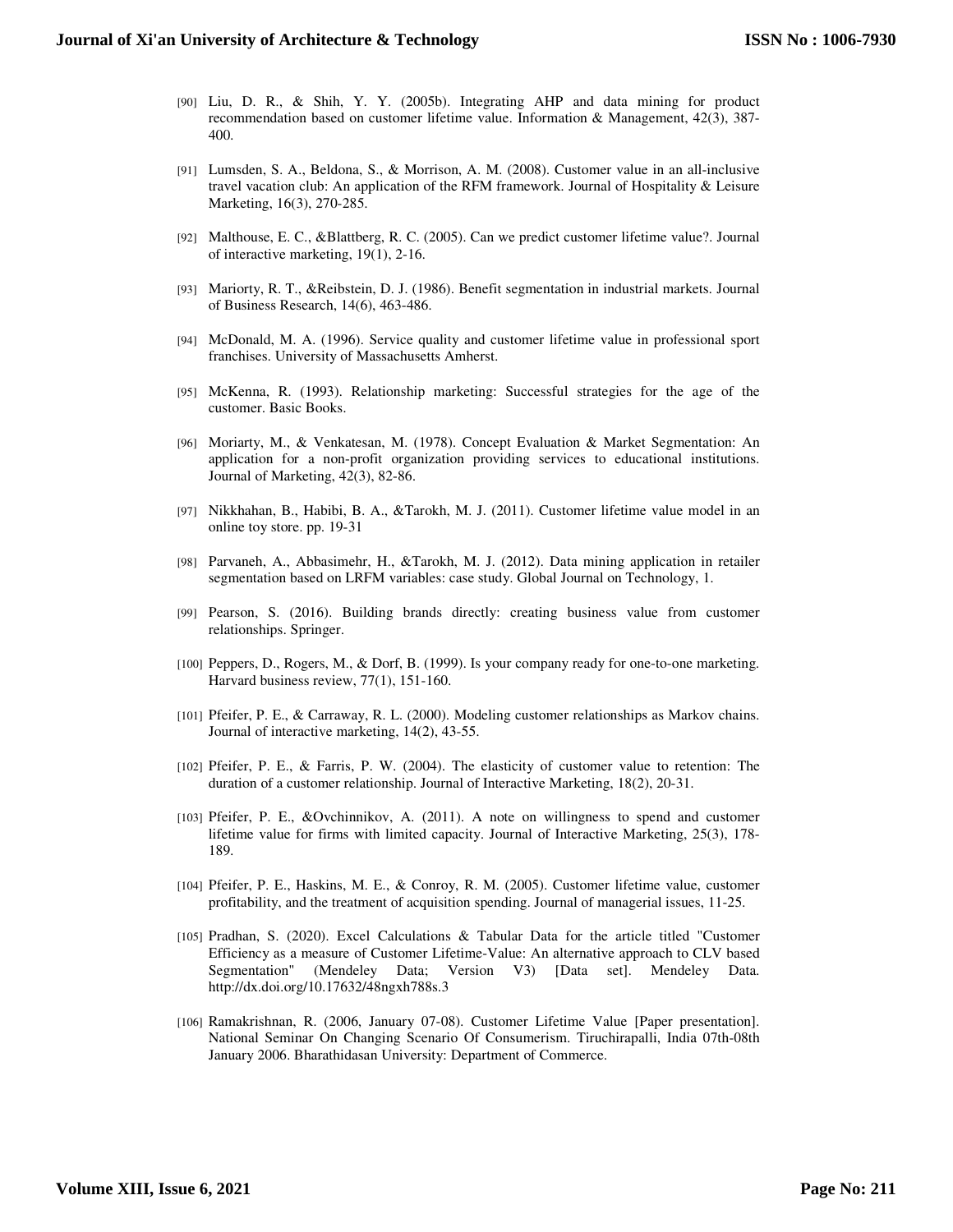- [107] Razmi, J., &Ghanbari, A. (2009). Introducing a novel model to determine CLV. Journal of Information technology management, 1(2).
- [108] Reinartz, W. J., & Kumar, V. (2000). On the profitability of long-life customers in a noncontractual setting: An empirical investigation and implications for marketing. Journal of marketing, 64(4), 17-35.
- [109] Rosset, S., Neumann, E., Eick, U., & Vatnik, N. (2003). Customer lifetime value models for decision support. Data mining and knowledge discovery, 7(3), 321-339.
- [110] Rosset, S., Neumann, E., Eick, U., Vatnik, N., &Idan, Y. (2002, July). Customer lifetime value modeling and its use for customer retention planning. In Proceedings of the eighth ACM SIGKDD international conference on Knowledge discovery and data mining (pp. 332- 340).
- [111] Rust, R. T., Ambler, T., Carpenter, G. S., Kumar, V., & Srivastava, R. K. (2004). Measuring marketing productivity: Current knowledge and future directions. Journal of marketing, 68(4), 76-89.
- [112] Rust, R. T., Lemon, K. N., & Zeithaml, V. A. (2004). Return on marketing: Using customer equity to focus marketing strategy. Journal of marketing, 68(1), 109-127.
- [113] Safari, F., Safari, N., &Montazer, G. A. (2016). Customer lifetime value determination based on RFM model. Marketing Intelligence & Planning.
- [114] Schmittlein, D. C., & Peterson, R. A. (1994). Customer base analysis: An industrial purchase process application. Marketing Science, 13(1), 41-67.
- [115] Shih, Y. Y., & Liu, D. R. (2008). Product recommendation approaches: Collaborative filtering via customer lifetime value and customer demands. Expert Systems with Applications, 35(1-2), 350-360.
- [116] Sohrabi, B., &Khanlari, A. (2007). Customer lifetime value (CLV) measurement based on RFM model. pp. 7-20
- [117] Spring, P., Leeflang, P. S., &Wansbeek, T. (1999). The combination strategy to optimal target selection and offer segmentation in direct mail. Journal of Market-Focused Management, 4(3), 187-203.
- [118] Stone, B. (1994). Successful Direct Marketing Methods. New York (NY): NTC Business Books, McGraw-Hill Education.
- [119] Stone, M., Woodcock, N., &Machtynger, L. (2000). Customer relationship marketing: get to know your customers and win their loyalty. Kogan Page Publishers.
- [120] Stone, M., Woodcock, N., & Wilson, M. (1996). Managing the change from marketing planning to customer relationship management. Long Range Planning, 29(5), 675-683.
- [121] Sunder, S., Kumar, V., & Zhao, Y. (2016). Measuring the lifetime value of a customer in the consumer packaged goods industry. Journal of Marketing Research, 53(6), 901-921.
- [122] Tabaei, Z., &Fathian, M. (2011, October). Developing W-RFM model for customer value: An electronic retailing case study. In The 3rd International Conference on Data Mining and Intelligent Information Technology Applications (pp. 304-307). IEEE.
- [123] Van Laarhoven, P. J., &Pedrycz, W. (1983). A fuzzy extension of Saaty's priority theory. Fuzzy sets and Systems, 11(1-3), 229-241.